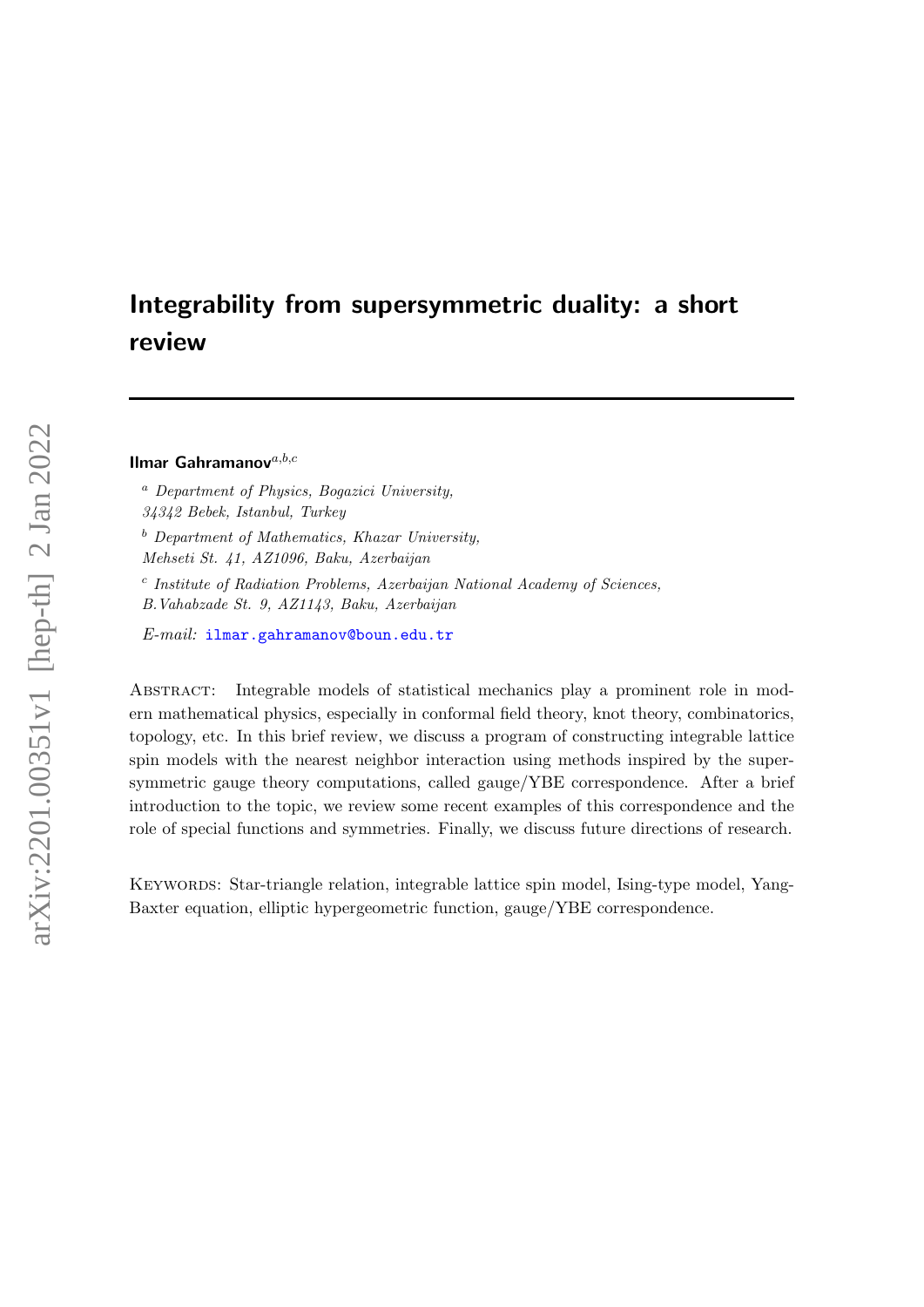# Contents

|              |                        | 1 Introduction                                     | 1              |
|--------------|------------------------|----------------------------------------------------|----------------|
|              | 1.1                    | Integrable lattice models                          | $\overline{2}$ |
|              | 1.2                    | Exact results in supersymmetric gauge theories     | 3              |
|              | 1.3                    | Beta integrals and gauge/YBE correspondence        | $\overline{5}$ |
| $\mathbf{2}$ |                        |                                                    | $\overline{7}$ |
|              | The role of symmetries |                                                    |                |
|              | 2.1                    | Symmetry enhancement                               | $\overline{7}$ |
|              | 2.2                    | Modular properties and $SL(3,\mathbb{Z})$ symmetry | 8              |
|              | 2.3                    | Inversion relation                                 | 10             |
|              |                        | 2.4 Painleve equation                              | 11             |
| 3            |                        | Concluding remarks                                 | 11             |

# <span id="page-1-0"></span>1 Introduction

There is a wealth of research involving lattice models of statistical mechanics. In physics, they mainly play a role as models for studying phase transitions [\[1\]](#page-12-0). The reason for an active study of such models comes also from an attempt to understand connections between this subject and other areas of mathematical physics such as special functions, enumerative combinatorics, graph theory, number theory, knot theory, quantum groups, etc.

Recently there was observed a relationship between exact results in supersymmetric quiver gauge theories and exactly solvable two-dimensional lattice models in statistical mechanics, called the gauge/YBE correspondence. Due to this correspondence, the integrability in statistical models is a direct consequence of supersymmetric IR duality. Namely, it relates the Yang-Baxter equation with the equality of partition functions for supersymmetric dual theories. This relationship has led to the construction of new integrable models of statistical mechanics and we believe that much more is to be found.

The success of supersymmetric gauge theory computations for integrable models stimulated the study of the relevant underlying mathematical structure. The objective of this paper is twofold, on one hand, it is intended as a short introduction to the gauge/YBE correspondence, on the other hand along the way we will discuss some mathematical issues and open problems, such as the role of special functions and symmetries in the study of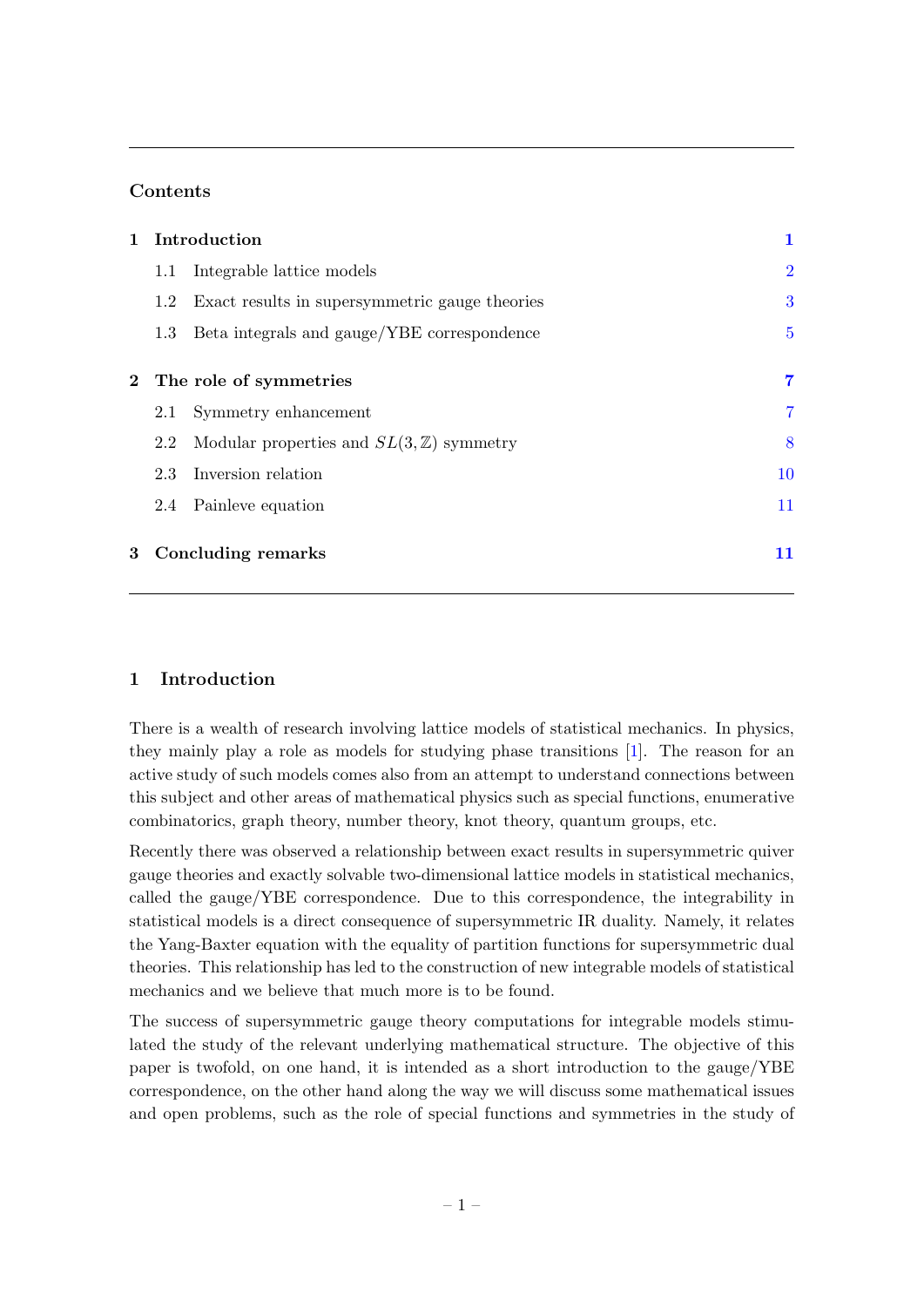integrable models. These notes are far from a comprehensive review, we do not provide all aspects of the progress in this area.

The structure of this article is organized as follows. In sections 2 and 3 we briefly discuss some symmetry aspects of integrable models. We begin in the next section by considering the Bazhanov-Sergeev model. Finally, Section 4 discusses some possible directions to be faced by studies of integrable lattice models in the future. We will briefly discuss the recently observed connection relating supersymmetric gauge theories to integrable lattice models.

#### <span id="page-2-0"></span>1.1 Integrable lattice models

Let us briefly review the integrable lattice models. The point of departure is the Yang-Baxter equation [\[2–](#page-12-1)[5\]](#page-12-2). The study of solutions to this equation has led to major break-throughs in many areas of mathematical and theoretical physics<sup>[1](#page-0-0)</sup>. In integrable models of statistical mechanics, the Yang-Baxter equation implies the commutativity of transfer matrices, i.e. it is a sufficient condition for integrability. For our purpose we will consider the simplest type of lattice model, the so-called the Ising-type models<sup>[2](#page-0-0)</sup> with local Boltzmann weights (for more details, see e.g. [\[1,](#page-12-0) [8–](#page-13-0)[10\]](#page-13-1)). In a few words, the Ising-type lattice is defined on a square lattice (or on any planar graph) with pairwise edge interaction<sup>[3](#page-0-0)</sup> depending on spin variables situated at sites of a lattice and having discrete or/and continuous values<sup>[4](#page-0-0)</sup>. In order to describe properties of the system we use the canonical ensemble and introduce the partition function<sup>[5](#page-0-0)</sup>

$$
Z = \sum_{\{\sigma\}} e^{-\beta E(\sigma)}, \tag{1.1}
$$

where  $\beta$  is the inverse temperature and E stands for the total energy of the system  $E =$  $\sum_{(ij)} \epsilon(\sigma_i, \sigma_j)$  where the summation is over all edges  $(ij)$  of the lattice and  $\epsilon(\sigma_i, \sigma_j)$  is the energy. It is usual to use the Boltzmann weight notation instead of the energy in lattice spin models. One introduces the Boltzmann weight associated with the edge  $(i, j)$ 

$$
W(\sigma_i, \sigma_j) = e^{-\beta \epsilon(\sigma_i, \sigma_j)}.
$$
\n(1.2)

In all integrable lattice models the Boltzmann weights depend also on rapidity variables  $p, q$ . Morevover, for simplicity we suppose that our models have rapidity difference property, i.e. Boltzmann weights must depend only on the difference  $p - q := \alpha$ . Then the partition function in terms of Boltzmann weights has the following form

$$
Z = \sum_{\{\sigma\}} \prod_{(i,j)} W_{\alpha}(\sigma_i, \sigma_j) , \qquad (1.3)
$$

<sup>&</sup>lt;sup>1</sup>Besides theoretical studies of the Yang-Baxter equation it has also some experimental implementations, see, e.g. [\[6,](#page-12-3) [7\]](#page-13-2).

<sup>&</sup>lt;sup>2</sup>It has several names in the literature, as "edge-interacting model" or just "spin-edge model".

<sup>&</sup>lt;sup>3</sup>There are also vertex models where spins live on edges and interact at a vertex and IRF models where spins live on sites and interact round a face.

<sup>&</sup>lt;sup>4</sup>In the case of the well-known Ising model spins have only two values  $+1$  and  $-1$ .

 ${}^{5}$ In this paper we will use the same notations as in  $[11]$ .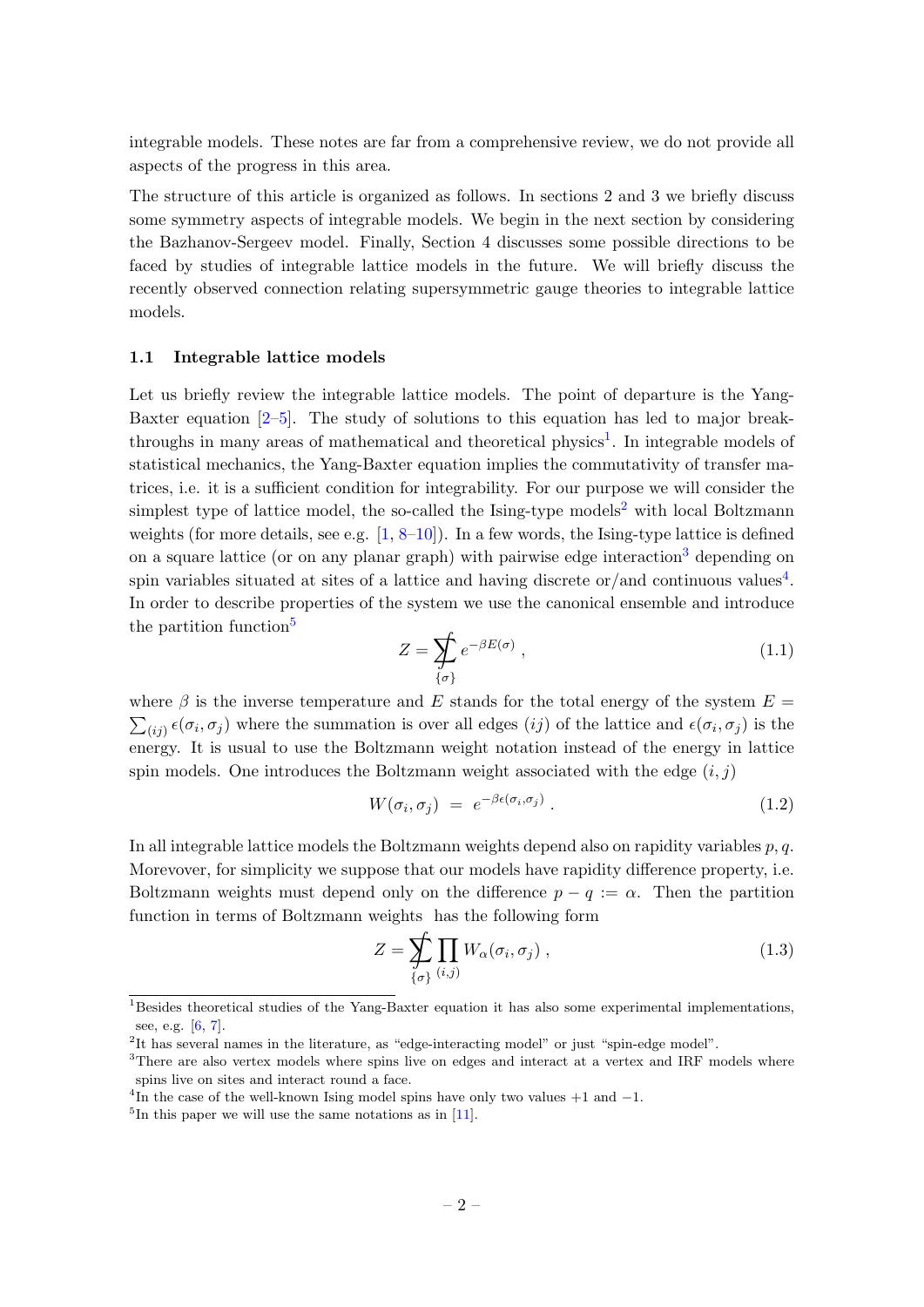

Figure 1. Graphical representation of the star-triangle relation: there is a "star" on the left side and "triangle" on the right side.

where the sum/integral is over all values of spins and the product is over all nearestneighbour pairs  $(i, j)$  of spins  $\sigma_i$ ,  $\sigma_j$ . In some cases the partition function in the thermodynamic limit can be solved exactly, i.e. computed without any approximation. We call such systems integrable or exactly solvable models [\[1\]](#page-12-0). There exists a sufficient condition for integrability<sup>[6](#page-0-0)</sup> of a system which for two-dimensional statistical mechanics on lattices is called the star-triangle relation [\[13\]](#page-13-4)

$$
\sum d\sigma S(\sigma)W_{\eta-\alpha}(\sigma_1,\sigma)W_{\eta-\beta}(\sigma_2,\sigma) W_{\eta-\gamma}(\sigma_3,\sigma)
$$
  
=  $R(\alpha,\beta,\gamma)W_{\alpha}(\sigma_2,\sigma_3)W_{\beta}(\sigma_1,\sigma_3)W_{\gamma}(\sigma_1,\sigma_2)$ , (1.4)

where the Boltzmann weight  $W(\sigma_i, \sigma_j)$  denotes an interaction between neighbouring spin pairs  $\sigma_i$  and  $\sigma_j$ ,  $S(\sigma)$  stands for a self-interaction,  $\alpha, \beta, \gamma$  are rapidity parameters with the condition  $\alpha + \beta + \gamma = \eta$  and  $R(\alpha, \beta, \gamma)$  is some function symmetric in rapidity parameters. The star-triangle relation is a special form of the Yang-Baxter equation.

In general, it is a very complicated problem to find statistical mechanical models satisfying the star-triangle relation.

#### <span id="page-3-0"></span>1.2 Exact results in supersymmetric gauge theories

In recent years, there has been significant progress in the study of supersymmetric gauge theories in diverse dimensions thanks to the use of the localization technique [\[14\]](#page-13-5). This technique enables us to compute exact quantities such as supersymmetric indices, partition functions, Wilson loops, 't Hooft loops, surface operators, etc. on compact manifolds. The interested reader is referred to the review papers [\[15–](#page-13-6)[18\]](#page-13-7) for details on the subject.

<sup>6</sup>Under certain conditions the star-triangle relation represents also a necessary condition for integrability, see, e.g. [\[12\]](#page-13-8).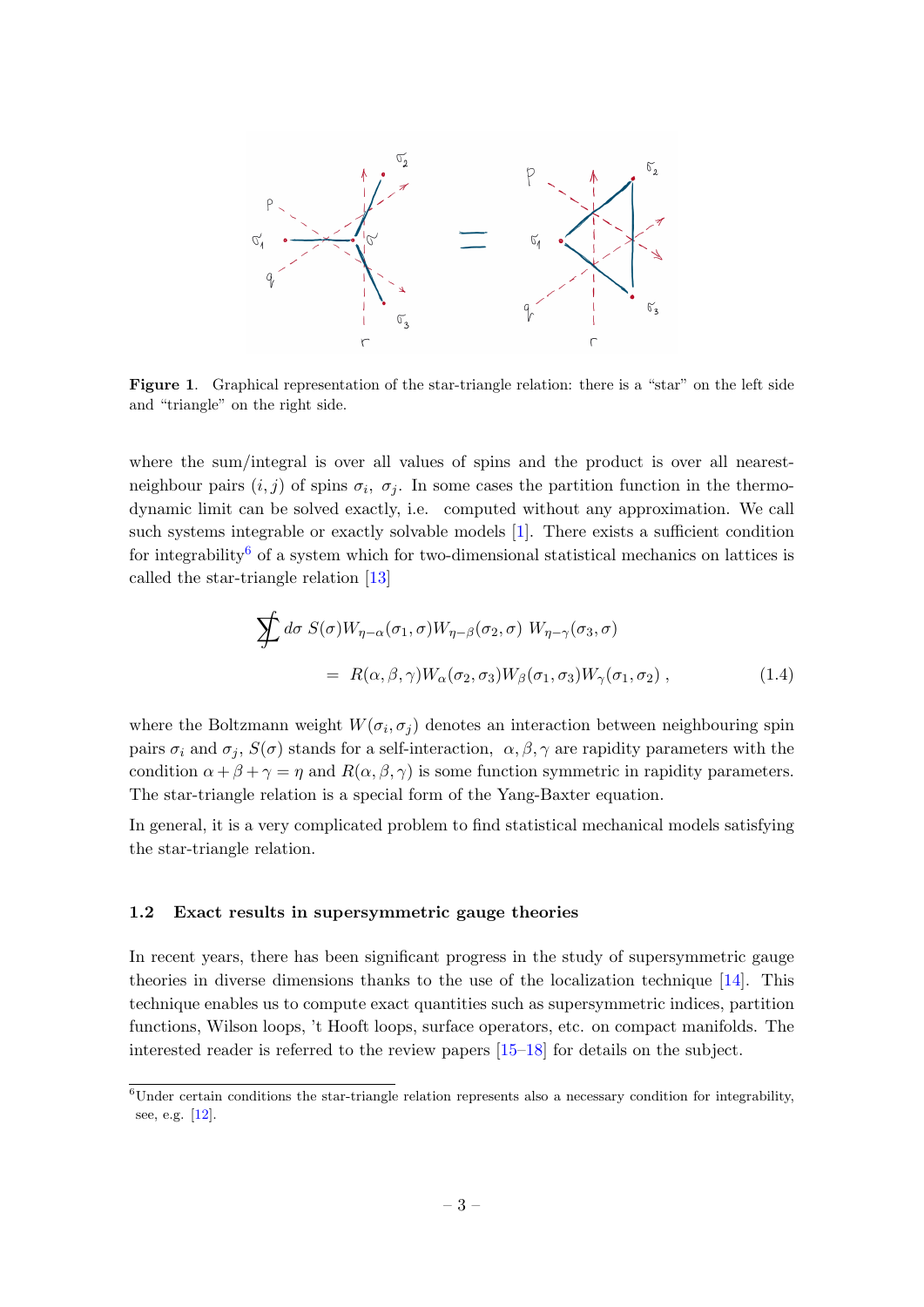Our main interest will be the supersymmetric partition function on a manifold<sup>[7](#page-0-0)</sup>  $M$ 

<span id="page-4-0"></span>
$$
Z = \int [D\phi] e^{-S[\phi]}, \qquad (1.5)
$$

where  $\phi$  denotes all the fields in a theory. The supersymetric localization technique [\[14\]](#page-13-5) allows us to compute the partition function [\(1.5\)](#page-4-0) exactly. Assume we consider a supersymmetric gauge theory on a manifold M with a supercharge  $Q$  which is symmetry of the action, i.e.  $QS = 0$ . The key point is that one can use the fermionic operator Q and modife the path-integral by a  $Q$ -exact term  $tQV$  in the following way

<span id="page-4-1"></span>
$$
Z(t) = \int [D\phi]e^{-S[\phi] - tQV[\phi]}, \qquad (1.6)
$$

with  $\delta_Q V = 0$ , where V is some functional of fields and  $\delta_Q$  is a supersymmetric trans-formation<sup>[9](#page-0-0)</sup>. If the measure is  $Q$ -invariant the partition function  $(1.6)$  is independent of parameter  $t$  and one can use satisfying a particular saddle-point procedure. Therefore expanding fields near saddle points as  $\phi = \phi_0 + t^{-1/2} \phi'$  and taking the large t expansion the path integral only gets contributions near  $\delta_Q V[\phi_0] = 0$  (BPS field configurations). One ends up with a finite-dimensional integral for a matrix model which is exact and can be written in a closed form.

$$
Z = \int D\phi_0 \, e^{-S[\phi_0]} \, Z_{1-loop}[\phi_0] \,. \tag{1.7}
$$

In the paper we mainly use the four-dimensional  $\mathcal{N} = 1$  superconformal index which is generalization of the Witten index [\[19\]](#page-13-9) by including global symmetries of a theory commuting with a particular supercharge  $[20-22]$  $[20-22]$ 

$$
\text{Tr}(-1)^F e^{-\beta \{Q, Q^\dagger\}} \prod t_i^{F_i}, \qquad (1.8)
$$

where the trace is taken over the Hilbert space on  $S^3$ ,  $F_i$  are generators for global symmetries that commute with  $Q$  and  $Q^{\dagger}$ , and  $t_i$  are additional regulators corresponding to the global symmetries. One can interpret the superconformal index as a twisted partition function on a manifold  $S_b^3 \times S^1$ , where  $S_b^3$  is a squashed three-sphere with the squashing parameter b and use the supersymmetric localization technique for computing the index. In this case it can be presented as the following matrix integral

$$
Z = \frac{1}{|W|} \int \prod_{i=1}^{rank\ G} dz_i \ Z_{vec} \ Z_{chiral} \ , \qquad (1.9)
$$

where  $z_i$  parametrize the maximal torus of gauge group  $G$ ,  $|W|$  is the order of the Weyl group, and  $Z_{vec}$ ,  $Z_{chiral}$  denote the contribution of vector and chiral multiplets, respectively.

<sup>7</sup>The result, of course, depends on the choice of a manifold.

<sup>&</sup>lt;sup>8</sup>In this paper we will consider supersymmetric gauge theories only with four supercharges.

<sup>&</sup>lt;sup>9</sup>The square of a supercharge (or any fermionic operator) is either zero or a bosonic symmetry  $\delta_Q$  of the action.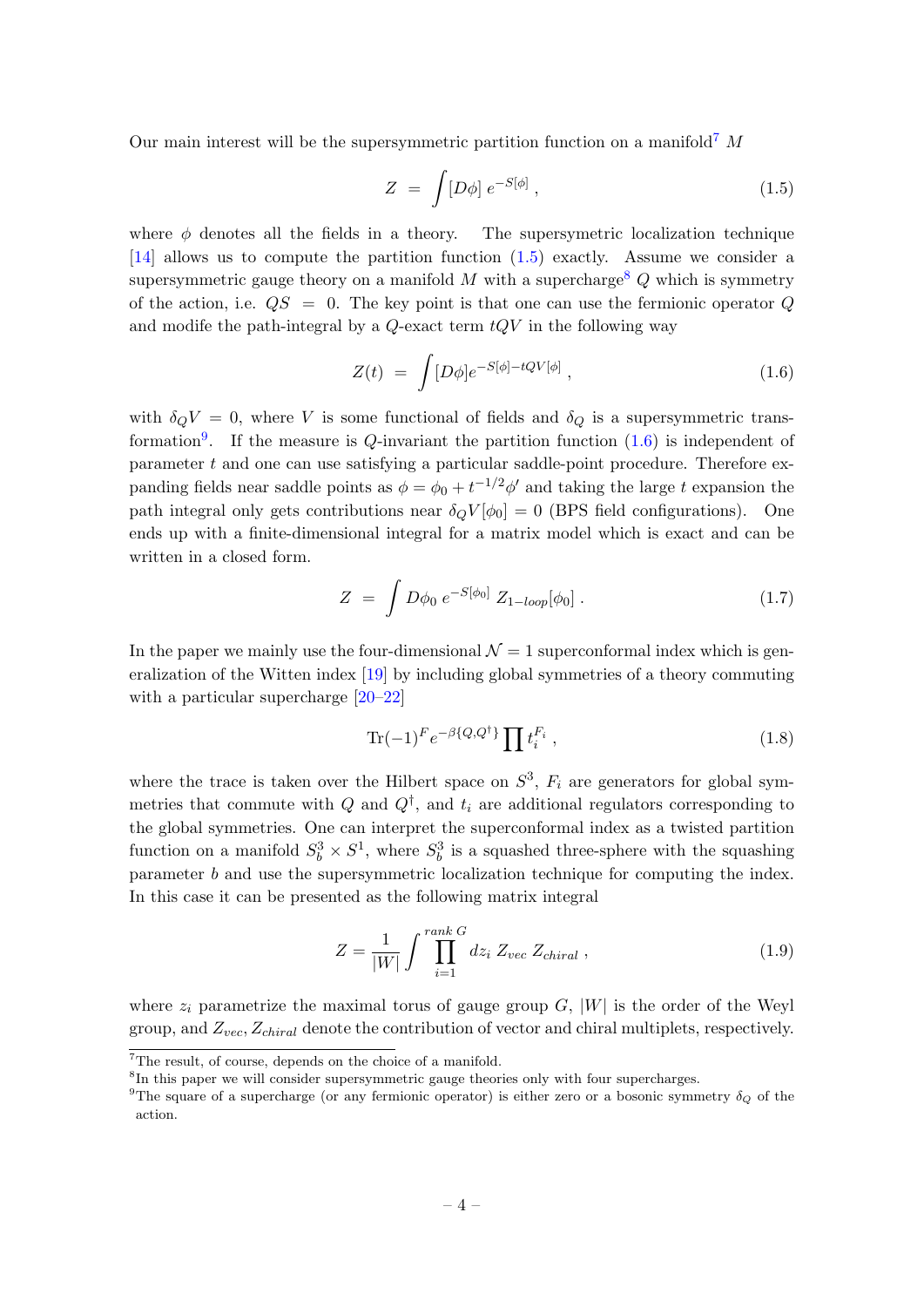#### <span id="page-5-0"></span>1.3 Beta integrals and gauge/YBE correspondence

The gauge/YBE correspondence gives a precise method to construct solutions to the star-triangle equation by applying the exact supersymmetry computations<sup>[10](#page-0-0)</sup>. Equalities of supersymmetric partition functions of supersymmetric dual theories (such as Seiberg duality, Seiberg-like duality, mirror symmetry, etc.) lead to complicated integral identities for the various type of hypergeometric integrals [\[23](#page-13-12)[–37\]](#page-14-0). Actually, the construction of integrable lattice spin models of statistical mechanics via the so-called gauge/YBE correspondence is based on such integral identities obtained mainly by using supersymmetric gauge theory results (see, e.g. reviews on the subject  $[11, 38]$  $[11, 38]$ ). We should note that this correspondence is quite a technical field, so one needs to be familiar with hypergeometric integrals and their properties. As we will see, by using this correspondence the search for a solution to the Yang-Baxter equation is easier to handle.

To illustrate the concept of the gauge/YBE correspondence in a simple setting, we pick one particular example: First let us recall the definition of the elliptic gamma function introduced by Ruijsenaars in [\[39\]](#page-14-2) and studied extensively in [\[40,](#page-14-3) [41\]](#page-14-4). It is the following meromorphic function of three complex variables  $p, q$  and  $z$  [\[39\]](#page-14-2)

$$
\Gamma(z, p, q) = \prod_{i,j=0}^{\infty} \frac{1 - z^{-1} p^{i+1} q^{j+1}}{1 - z p^i q^j}, \quad \text{with } |p|, |q| < 1. \tag{1.10}
$$

We will need also the q-Pochhammer symbol, defined as the following infinite product

$$
(z, q)_{\infty} = \prod_{i=0}^{\infty} (1 - zq^{i}).
$$
\n(1.11)

Now we can write the elliptic beta integral<sup>[11](#page-0-0)</sup> introduced by Spiridonov [\[45\]](#page-15-0)

<span id="page-5-1"></span>
$$
\frac{(p;p)_{\infty}(q;q)_{\infty}}{2} \int_{\mathbb{T}} \frac{\prod_{i=1}^{6} \Gamma(t_i z; p, q) \Gamma(t_i z^{-1}; p, q)}{\Gamma(z^2; p, q) \Gamma(z^{-2}; p, q)} \frac{dz}{2\pi i z} = \prod_{1 \le i < j \le 6} \Gamma(t_i t_j; p, q),\tag{1.12}
$$

where  $t_1, \ldots, t_6, p, q \in \mathbb{C}$  with  $|t_1|, \ldots, |t_6|, |p|, |q| < 1$ , the unit circle  $\mathbb{T}$  is taken in the positive orientation and we imposed the balancing condition  $\prod_{i=1}^{6} t_i = pq$ .

The integral is an example of hyergeometric integral of elliptic type<sup>[12](#page-0-0)</sup>.

 $10$ We include only those references that would help to understand the main points in the subject, a more complete list of references can be found in the review paper [\[11\]](#page-13-3).

<sup>&</sup>lt;sup>11</sup>There are many types of beta integrals, the interested reader is referred to  $[42-44]$  $[42-44]$  and to the review on the role of such integrals in supersymmetric gauge theories [\[28\]](#page-14-6).

<sup>&</sup>lt;sup>12</sup>The first example of the elliptic hypergeometric series was discovered about 25 years ago by Frenkel and Turaev [\[46\]](#page-15-2) in the context of elliptic 6j-symbol [\[47\]](#page-15-3). This family of functions is the top level of hypergeometric functions [\[48,](#page-15-4) [49\]](#page-15-5). Recently they have attracted attention of physicists since they proved to be a useful tool in theoretical and mathematical physics. An introduction to elliptic hypergeometric functions can be found, e.g. in  $[28, 34, 50-54]$  $[28, 34, 50-54]$  $[28, 34, 50-54]$  $[28, 34, 50-54]$  $[28, 34, 50-54]$  $[28, 34, 50-54]$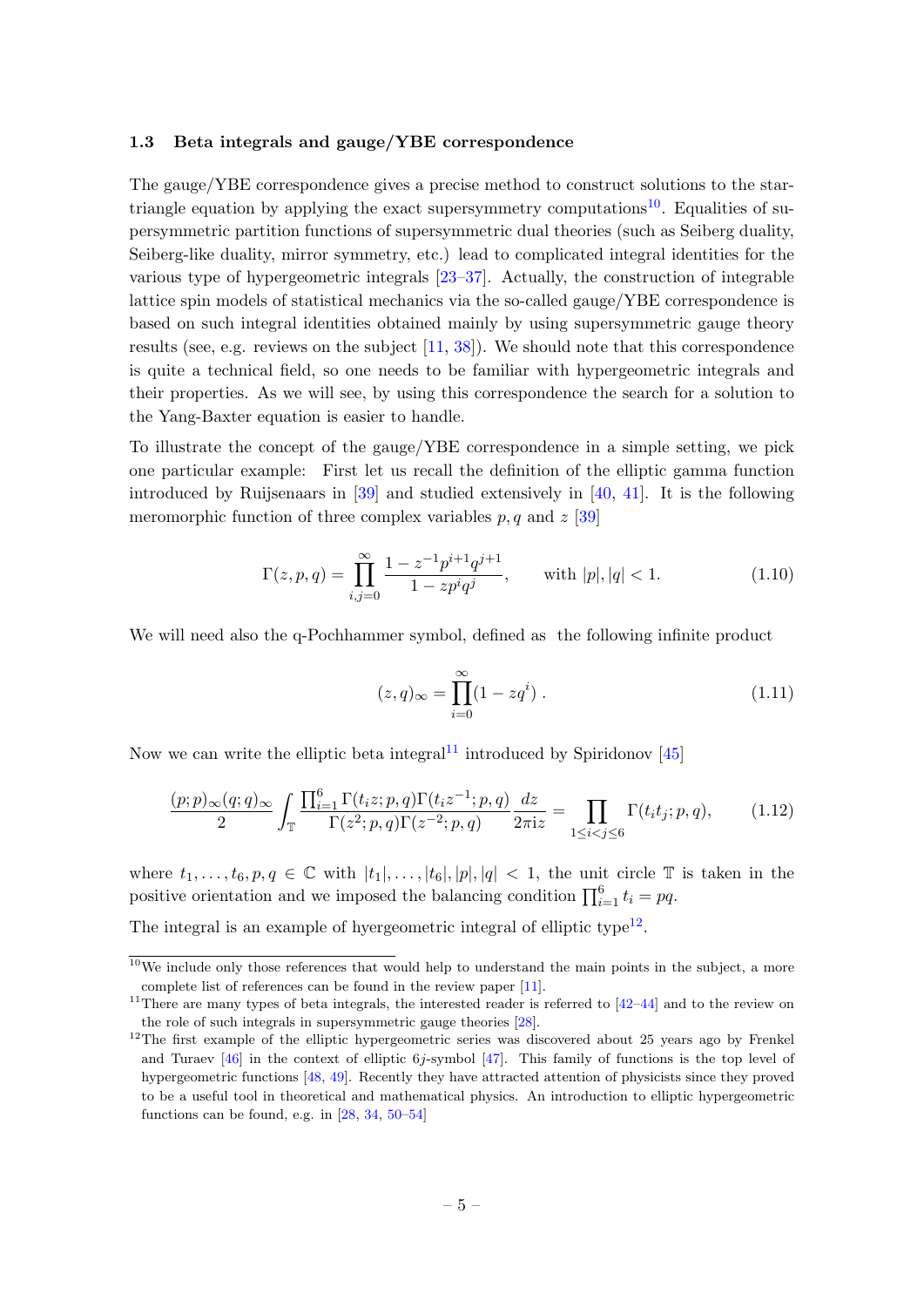

Figure 2. Graphical representation of the gauge/YBE correspondence.

It turns out that the integral identity  $(1.12)$  can be understood as a result of the special type of Seiberg duality<sup>[13](#page-0-0)</sup> for the following four-dimensional  $\mathcal{N} = 1$  supersymmetric gauge theories  $14$  [\[23\]](#page-13-12)

- The left-hand side of the identity represents<sup>[15](#page-0-0)</sup> the supersymmetric index of a theory with  $SU(2)$  gauge group, chiral multiplets in the six-dimensional fundamental representation of  $SU(6)$  flavor symmetry.
- The right-hand side stands for the superconformal index of the theory without gauge degrees of freedom, meson fields in the fifteen-dimensional antisymmetric tensor representation of  $SU(6)$  flavor group.

Since these theories are dual, i.e. show the same physics at the infrared fixed point their superconformal indices  $[21, 22]$  $[21, 22]$  should be equal and the expression  $(1.12)$  represents this equality<sup>[16](#page-0-0)</sup>.

Bazhanov and Sergeev showed that the beta integral can be written in the form of the star-triangle relation, i.e. the Boltzmann weights and R-factor are expressed in terms of

 $13$ In the 1990s Seiberg [\[55\]](#page-15-8) has shown a non-trivial quantum equivalence between different supersymmetric theories, called supersymmetric duality which means that two or more different theories may describe the same physics in the far-infrared limit.

<sup>&</sup>lt;sup>14</sup>The computation can be done by techniques of supersymmetry localization (see, e.g. [\[18\]](#page-13-7)), as well as by counting all the possible operators with certain weights and using the plethystic exponential (see, e.g.  $[21, 22, 56]$  $[21, 22, 56]$  $[21, 22, 56]$  $[21, 22, 56]$  $[21, 22, 56]$ .

<sup>&</sup>lt;sup>15</sup>The precise expression of the supersymmetric index depends on the details of the assignments of  $U(1)_R$ charges for chiral multiplet.

<sup>&</sup>lt;sup>16</sup>The entry of elliptic hypergeometric integral identities into high energy physics occurred in 2008 when Dolan and Osborn observed [25] that the superconformal index can be expressed in terms of elliptic hypergeometric integrals.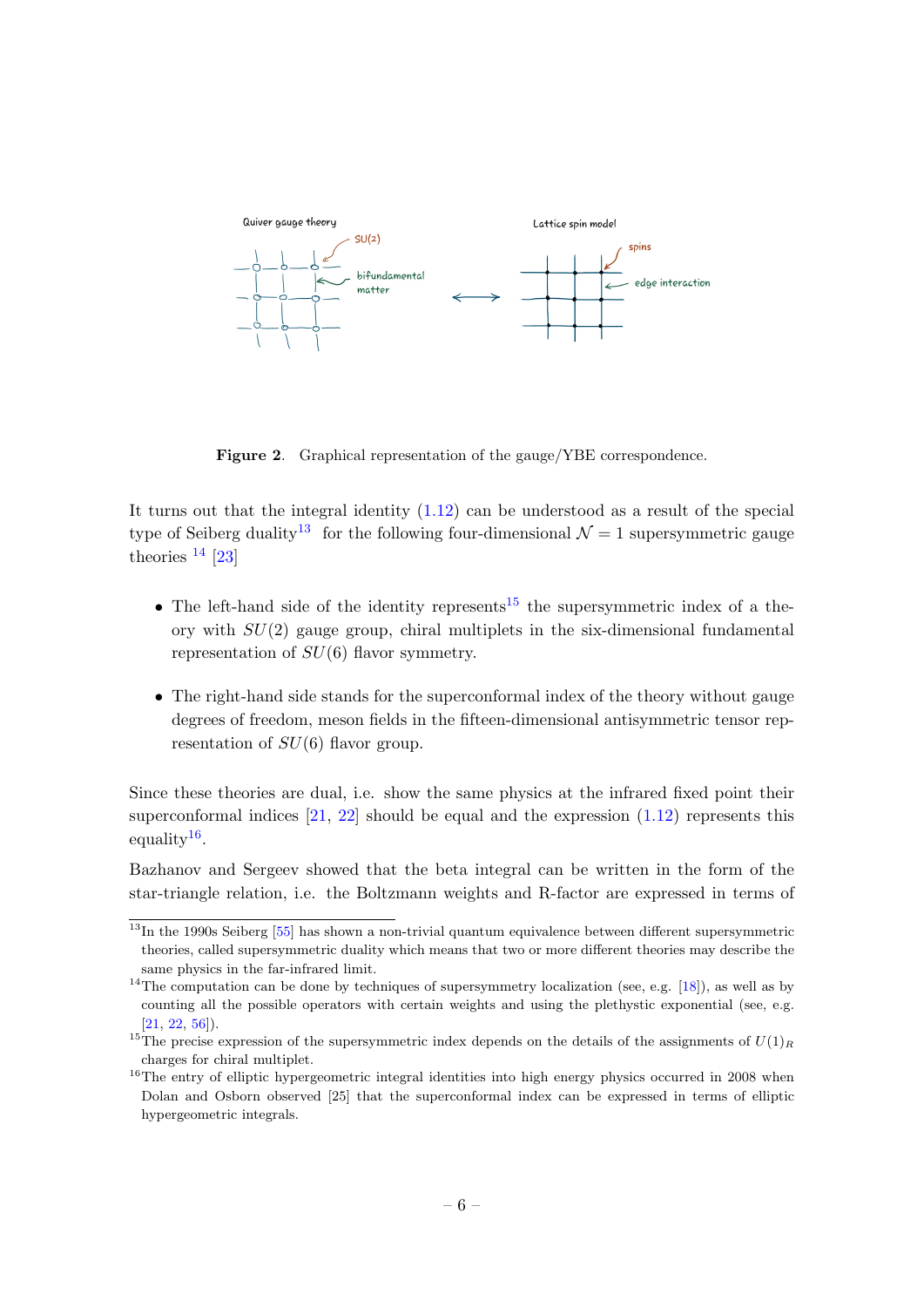elliptic gamma functions [\[57\]](#page-15-10)

$$
W_{\alpha}(\sigma_i, \sigma_j) = \Gamma(e^{\alpha - \eta \pm i\sigma_i \pm i\sigma_j}; p, q)\Gamma(e^{\alpha - \eta + i\sigma_i - i\sigma_j}; p, q)\Gamma(e^{\alpha - \eta - i\sigma_i + i\sigma_j}; p, q)\Gamma(e^{\alpha - \eta - i\sigma_i - i\sigma_j}; p, q)
$$
\n(1.13)

$$
S(\sigma) = \frac{(p;p)_{\infty}(q;q)_{\infty}}{4\pi} \frac{1}{\Gamma(e^{-2i\sigma}, p, q)\Gamma(e^{2i\sigma}, p, q)},
$$
\n(1.14)

$$
R(\alpha, \beta, \gamma) = \Gamma(e^{-\alpha}; p, q) \Gamma(e^{-\beta}; p, q) \Gamma(e^{-\gamma}; p, q) , \qquad (1.15)
$$

where  $\alpha, \beta, \gamma$  stand for rapidity variables and  $\eta = pq$  is a crossing parameter.

Since the same integral identity appears in two different areas, it is natural to look for a correspondence between this subjects [\[58\]](#page-15-11). As one can see, it is not a hard task to obtain the star-triangle relation from the identity of superconformal indices. By adding a certain superpotential one breaks  $SU(6)$  flavor symmetry to  $SU(2) \times SU(2) \times SU(2)$  and use the general R-charges, namely one redefines fugacities in the identity  $(1.12)$  in the following way

$$
t_{1,2} = e^{-\alpha \pm \mathbf{i}\sigma_1}, \quad t_{3,4} = e^{\alpha + \gamma - \eta \pm \mathbf{i}\sigma_2}, \quad t_{5,6} = e^{-\gamma \pm \mathbf{i}\sigma_3}.
$$
 (1.16)

Then the contribution of chiral and vector multiplets to the superconformal index corresponds to the Boltzmann weights for the nearest-neighbor and the self-interaction, respectively. In the context of gauge/YBE correspondence, the spin-lattice model of Bazhanov and Sergeev can be identified with the four-dimensional  $\mathcal{N} = 1$  supersymmetric quiver gauge theory with  $SU(2)$  gauge groups. On the vertices we have  $SU(2)$  gauge group and the bifundamental matter content is represented as lines between gauge groups, see Fig 2. The partition function of the integrable model is equivalent to the superconformal index of the corresponding  $SU(2)^N$  supersymmetric quiver gauge theory.

## <span id="page-7-0"></span>2 The role of symmetries

Many properties of hypergeometric integrals have not yet been extended to the solutions of the star-triangle equation. In this section, we try to address some related issues.

#### <span id="page-7-1"></span>2.1 Symmetry enhancement

The star-triangle relation and the elliptic beta integral have the same number of parameters since we use the general R-charges (for rapidity parameters  $[38, 59]$  $[38, 59]$ ) which gives threeparameter and the other three parameters come from the  $SU(2)^3$  flavor symmetry. This is the case almost in all Ising-type models obtained via gauge/YBE correspondence. In terms of superconformal indices, the corresponding integral has a higher group of flavor symmetry. Therefore it is natural to ask may we obtain directly the elliptic beta integral type identity from integrable lattice models which has extended symmetry.

Let us consider the following integral

<span id="page-7-2"></span>
$$
Z(t_i; p, q) = \frac{(p; p)_{\infty}(q; q)_{\infty}}{2} \int_{\mathbb{T}} \frac{\prod_{j=1}^8 \Gamma(t_j z; p, q) \Gamma(t_j z^{-1}; p, q)}{\Gamma(z^2; p, q) \Gamma(z^{-2}; p, q)} \frac{dz}{2\pi i z},
$$
(2.1)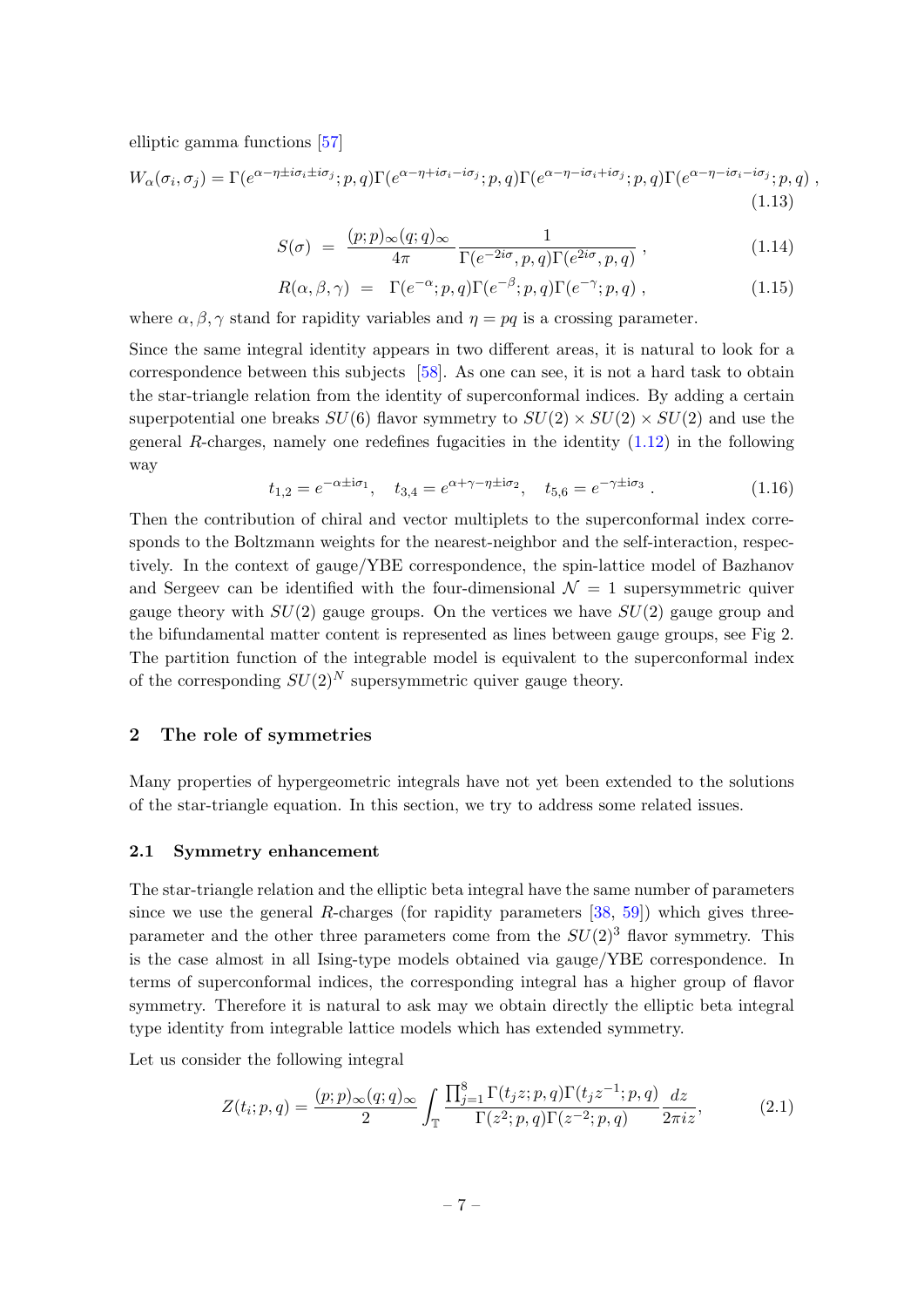with the balancing condition  $\prod_{j=1}^{8} t_j = (pq)^2$ . It has an integral transformation formula which enjoys a Weyl group symmetry of type  $E_7$ 

<span id="page-8-1"></span>
$$
Z(t_i;q) = Z(s_i;q) \prod_{1 \le j < k \le 4} \frac{(qt_j^{-1}t_k^{-1},qt_{j+4}^{-1}t_{k+4}^{-1};q)_{\infty}}{(t_jt_k,t_{j+4}t_{k+4};q)_{\infty}},\tag{2.2}
$$

where

$$
\begin{cases}\ns_j = t_j \sqrt{\frac{q}{a_1 a_2 a_3 a_4}}, & j = 1, 2, 3, 4 \\
s_j = t_j \sqrt{\frac{a_5 a_6 a_7 a_8}{q}}, & j = 5, 6, 7, 8\n\end{cases} (2.3)
$$

Note that the map  $t_j \rightarrow s_j$  is the key reflection extending the Weyl group  $S_8$  (permutation group) of the root system  $SU(8)$  to the Weyl group of the exceptional root system  $E_7$ . The integral  $(2.1)$  is a solution to the IRF-type Yang-Baxter equation, namely it is an R-matrix of the Bazhanov-Sergeev model  $[60]$  and the identity  $(2.2)$  gives the star-star relation. From field theory side this integral is the supersymmetric index of the four-dimensional  $\mathcal{N}=1$  supersymmetric gauge theory with  $SU(2)$  gauge group and  $SU(8)$  flavor group; all matter multiplets in the fundamental representation of the gauge and flavor groups, vector multiplet is in the adjoint of the gauge group.

Let us come back again to Spiridonov's elliptic beta integral. One can consider the beta integral  $(1.12)$  as a limit of  $(2.1)$ , then one can look for the Weyl symmetry of the root system  $E_6$  in this case. Actually, it is possible to realize  $W(E_6)$  symmetry for the four-dimensional theory described in the previous section<sup>[17](#page-0-0)</sup> if it is coupled to a set of free five-dimensional hypermultiplets  $[61, 62]$  $[61, 62]$ . In terms of superconformal index, one has the following expression

<span id="page-8-2"></span>
$$
Z = \prod_{1 \leq i < j \leq 6} \frac{1}{\left( (pq)^{\frac{2}{3}} t_i^{-1} t_j^{-1}; p, q \right)_{\infty}} \prod_{i=1}^{6} \frac{1}{\left( (pq)^{\frac{1}{3}} t_i^{-1} w; p, q \right)_{\infty} \left( (pq)^{\frac{1}{3}} t_i^{-1} w^{-1}; p, q \right)_{\infty}}
$$
\n
$$
\times \frac{(p, p)_{\infty}(q, q)_{\infty}}{2} \oint \frac{dz}{2\pi i z} \frac{\prod_{i=1}^{6} \Gamma(\sqrt[6]{pq} t_i z; p, q) \Gamma(\sqrt[6]{pq} t_i z^{-1}; p, q)}{\Gamma(z^2; p, q) \Gamma(z^{-2}; p, q)}, \qquad (2.4)
$$

where we used the double product notation  $(z; p, q)_{\infty} = \prod_{i,j=0}^{\infty} (1 - z q^i p^j)$ . and redefined the fugacities  $t_i \rightarrow (pq)^{-1/12} t_i$ . The integral [\(2.4\)](#page-8-2) has an enhanced flavor symmetry  $E_6$ . One can show the presence of the extended symmetry by decomposition of the partition function into characters of the flavor group which give sums of dimensions of irreducible representations of the  $E_6$ . This symmetry enhancement is a curious phenomenon which may take a place in terms of lattice spin models of statistical mechanics. There is a similar story for three-dimensional supersymmetric gauge theories [\[29,](#page-14-8) [63–](#page-15-16)[65\]](#page-16-0).

## <span id="page-8-0"></span>2.2 Modular properties and  $SL(3, \mathbb{Z})$  symmetry

Our second remark is on the possible role of modular properties in integrable models. The footprints of modular invariance can be seen in many areas of mathematical physics,

<sup>&</sup>lt;sup>17</sup>The partition function of a theory with flavor group F has a Weyl group symmetry  $W(F)$ .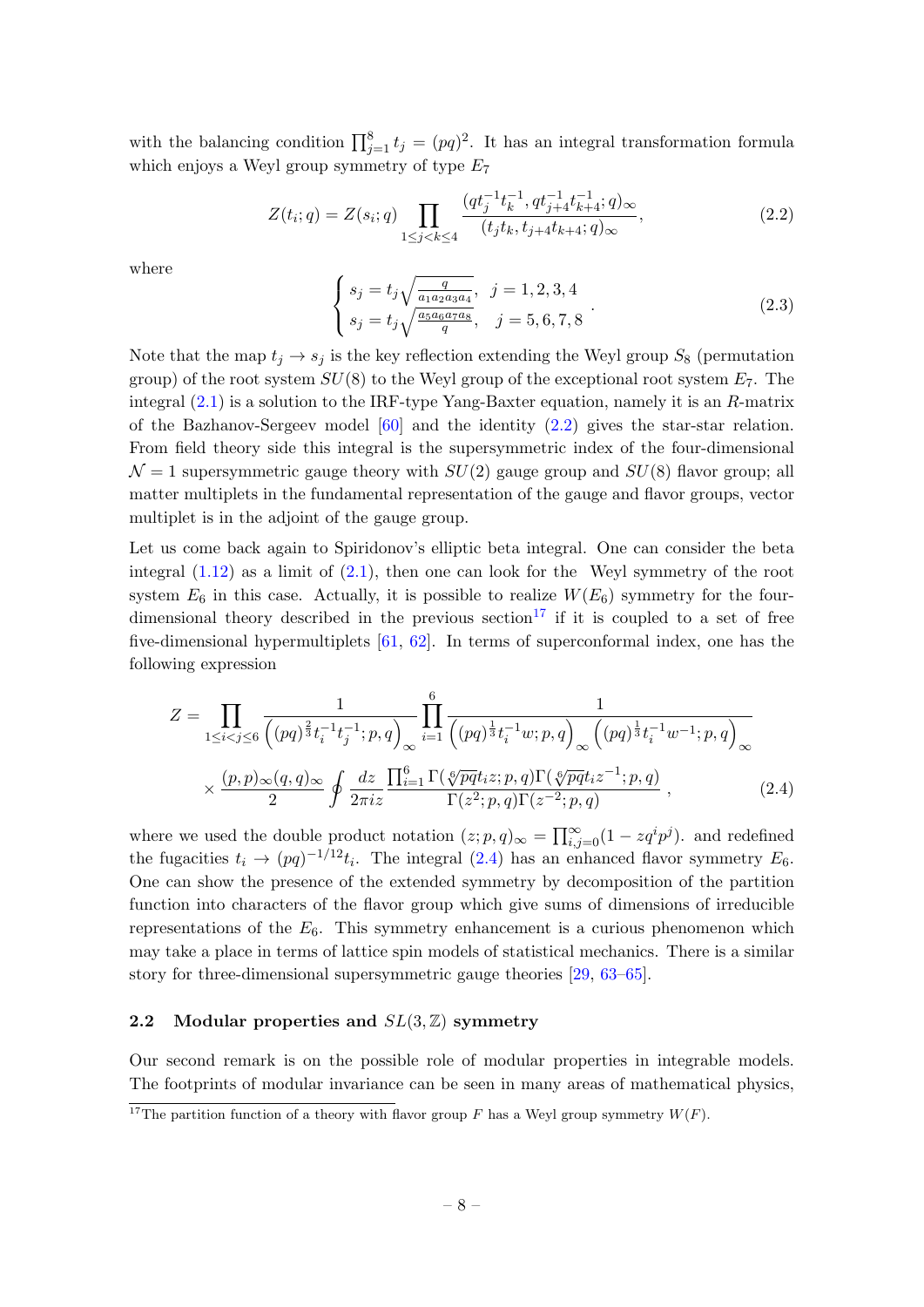for instance, in string theory, it allows to complete of the perturbative sector with nonperturbative contributions, in two-dimensional conformal field theory it provides a tool for determining the spectrum of a theory. Modular invariance also appears in integrable lattice models in several ways, see e.g.  $[66–69]$  $[66–69]$ , and the  $SL(3, \mathbb{Z})$  symmetry is discussed in supersymmetric gauge theories, see, e.g. [\[70–](#page-16-3)[72\]](#page-16-4).

Here we will discuss the modular properties of elliptic gamma function. For our later purposes it is convenient to use the following reparametrization

$$
p = e^{2\pi i \tau}
$$
,  $q = e^{2\pi i \sigma}$ ,  $z = e^{2\pi i u}$ . (2.5)

Then the elliptic gamma function has the following form

$$
\Gamma(u; \tau, \sigma) = \prod_{i,j=0}^{\infty} \frac{1 - e^{2\pi i((1+j)\tau + (1+i)\sigma - u)}}{1 - e^{2\pi i(j\tau + i\sigma + u)}},
$$
\n(2.6)

where  $u, \sigma, \tau \in \mathbb{C}$  and  $\text{Im}\tau, \text{Im}\sigma > 0$ .

Felder and Varchenko observed [\[40\]](#page-14-3) that the elliptic gamma function enjoys an interesting transformation property

<span id="page-9-0"></span>
$$
\Gamma(\frac{u}{\sigma}, \frac{\tau}{\sigma}, -\frac{1}{\sigma}) = e^{i\pi Q(u;\tau,\sigma)} \Gamma(u,\tau,\sigma) \Gamma(\frac{u-\sigma}{\tau}, -\frac{1}{\tau}, -\frac{\sigma}{\tau}) ,
$$
\n(2.7)

where  $Q$  is the following polynomial

$$
Q(u; \tau, \sigma) = \frac{u^3}{3\tau\sigma} - \frac{\tau + \sigma - 1}{2\tau\sigma}u^2 + \frac{\tau^2 + \sigma^2 + 3\tau\sigma - 3\tau - 3\sigma + 1}{6\tau\sigma}u + \frac{1}{12}(\tau + \sigma - 1)(\tau^{-1} + \sigma^{-1} - 1).
$$
 (2.8)

This relation together with the following  $q$ -heat equation

$$
\Gamma(u+\tau,\tau,\tau+\sigma)\Gamma(u,\tau+\sigma,\sigma) = \Gamma(u,\tau,\sigma) , \qquad (2.9)
$$

imply that the elliptic gamma function has an  $SL(3, \mathbb{Z})$  symmetry transformation property. The polynomial Q can be explicitly described in terms of the Bernoulli polynomial of the third order

$$
B_{3,3}(u; \omega) = \frac{1}{\omega_1 \omega_2 \omega_3} \left( u - \frac{1}{2} \sum_{k=1}^3 \omega_k \right) \left( (u - \frac{1}{2} \sum_{k=1}^3 \omega_k)^2 - \frac{1}{4} \sum_{k=1}^3 \omega_k^2 \right) \tag{2.10}
$$

and the relation  $(2.7)$  gets the following form

$$
\Gamma(e^{2\pi i \frac{u}{\omega_2}}; p, q)\Gamma(re^{-2\pi i \frac{u}{\omega_1}}; r, \tilde{q}) = e^{-\frac{\pi i}{3}B_{3,3}(u; \omega)}\Gamma(e^{-2\pi i \frac{u}{\omega_3}}; \tilde{r}, \tilde{p}),
$$

with the redefined parameters

$$
\widetilde{p} = e^{-2\pi i \omega_2/\omega_3}, \quad \widetilde{q} = e^{-2\pi i \omega_2/\omega_1}, \quad \widetilde{r} = e^{-2\pi i \omega_1/\omega_3} \tag{2.11}
$$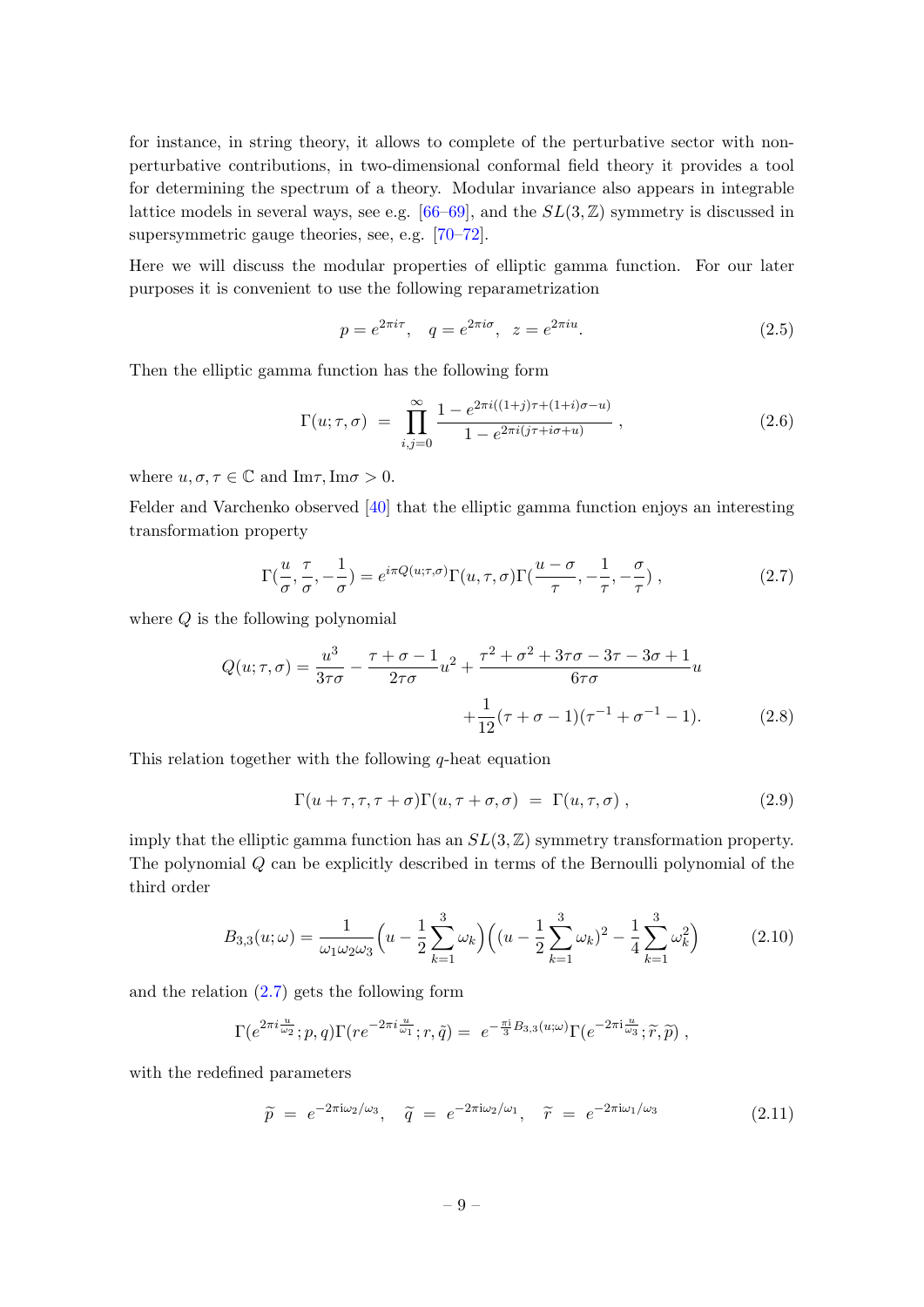$$
p = e^{2\pi i \omega_3/\omega_2}, \quad q = e^{2\pi i \omega_1/\omega_2}, \quad r = e^{2\pi i \omega_3/\omega_1}.
$$
 (2.12)

Let us introduce the modified gamma function [\[73,](#page-16-5) [74\]](#page-16-6)

$$
G(u; \omega) = e^{-\frac{\pi i}{3}B_{3,3}(u; \omega)} \Gamma(e^{-2\pi i \frac{u}{w_3}}; \tilde{r}, \tilde{p}) . \qquad (2.13)
$$

which is invariant under  $SL(3, \mathbb{Z})$  modular transformation. One can write an integral identity similar to the elliptic beta integral in terms of the modified elliptic gamma functions [\[75\]](#page-16-7)

<span id="page-10-1"></span>
$$
-\frac{(q;q)_{\infty}(p;p)_{\infty}(r;r)_{\infty}}{2(\tilde{q};\tilde{q})_{\infty}}\int_{-\omega_3/2}^{\omega_3/2}\frac{\prod_{n=1}^6G(t_n+u;\omega)G(t_n-u;\omega)}{G(2u;\omega)G(-2u;\omega)}\frac{du}{\omega_2}=\prod_{1\leq i
$$

with the balancing condition<sup>[18](#page-0-0)</sup>  $\sum_{i=1}^{6} t_i = \omega_1 + \omega_2$  and  $\text{Im}(g_i/\omega_3) < 0$ . The modified version of the elliptic beta hypergeometric integral satisfies the definition of elliptic hypergeometric integrals [\[50\]](#page-15-6) and is well–defined for the case  $|q| = 1$  and the integrand of this expression enjoys  $SL(3, \mathbb{Z})$  modular property<sup>[19](#page-0-0)</sup>. One can construct a solution to the star-triangle relation in terms of modified elliptic gamma functions [\[58\]](#page-15-11)

$$
W_{\alpha}(\sigma_i, \sigma_j) = G(e^{\alpha - \eta \pm i\sigma_i \pm i\sigma_j}; \omega) \tag{2.15}
$$

Since this solution has an  $SL(3, \mathbb{Z})$  modular invariance, one can use this additional symmetry in order to obtain some physical results. This remains an interesting guiding problem for future works. There is also an issue of whether one can obtain the identity [\(2.14\)](#page-10-1) from supersymmetric gauge theory computations. A typical mathematically-minded question: may we construct the whole class of solutions to the Yang-Baxter equation with an  $SL(3,\mathbb{Z})$ modular symmetry?

In [\[76](#page-16-8)[–78\]](#page-16-9) various solutions to the Yang-Baxter equation were obtained in terms of the so-called lens gamma function, which is a combination of usual elliptic gamma functions. Modification of the lens gamma function solutions can be generalized in a similar fashion without any major difficulties.

#### <span id="page-10-0"></span>2.3 Inversion relation

The inversion relation one of the main tools in integrable lattice models as the most direct path to solve models in statistical mechanics. The inversion relation was introduced by Stroganov for a certain two-dimensional vertex models on the square lattice [\[79\]](#page-16-10) and later used by many authors. Schematically, the inversion relations have the following form

$$
\sum_{\sigma} S(\sigma) W_{\eta-\alpha}(\sigma_i, \sigma) W_{\eta+\alpha}(\sigma, \sigma_j) = \frac{1}{S(\sigma_i)} (\delta(\sigma_i + \sigma_j) + \delta(\sigma_i - \sigma_j)). \tag{2.16}
$$

<sup>&</sup>lt;sup>18</sup>To be more precise one needs also the conditions  $\text{Im}(\omega_1/\omega_2) \ge 0$  and  $\text{Im}(\omega_3/\omega_1)$ ,  $\text{Im}(\omega_3/\omega_2) > 0$ .

<sup>&</sup>lt;sup>19</sup>There is an interesting observation made in  $[70]$  that the 't Hooft anomaly matching conditions for dual theories are related to  $SL(3, Z)$  modular transformation properties of the kernels of dual superconformal indices written as an integral over Coulomb branch moduli for a gauge group of the theory.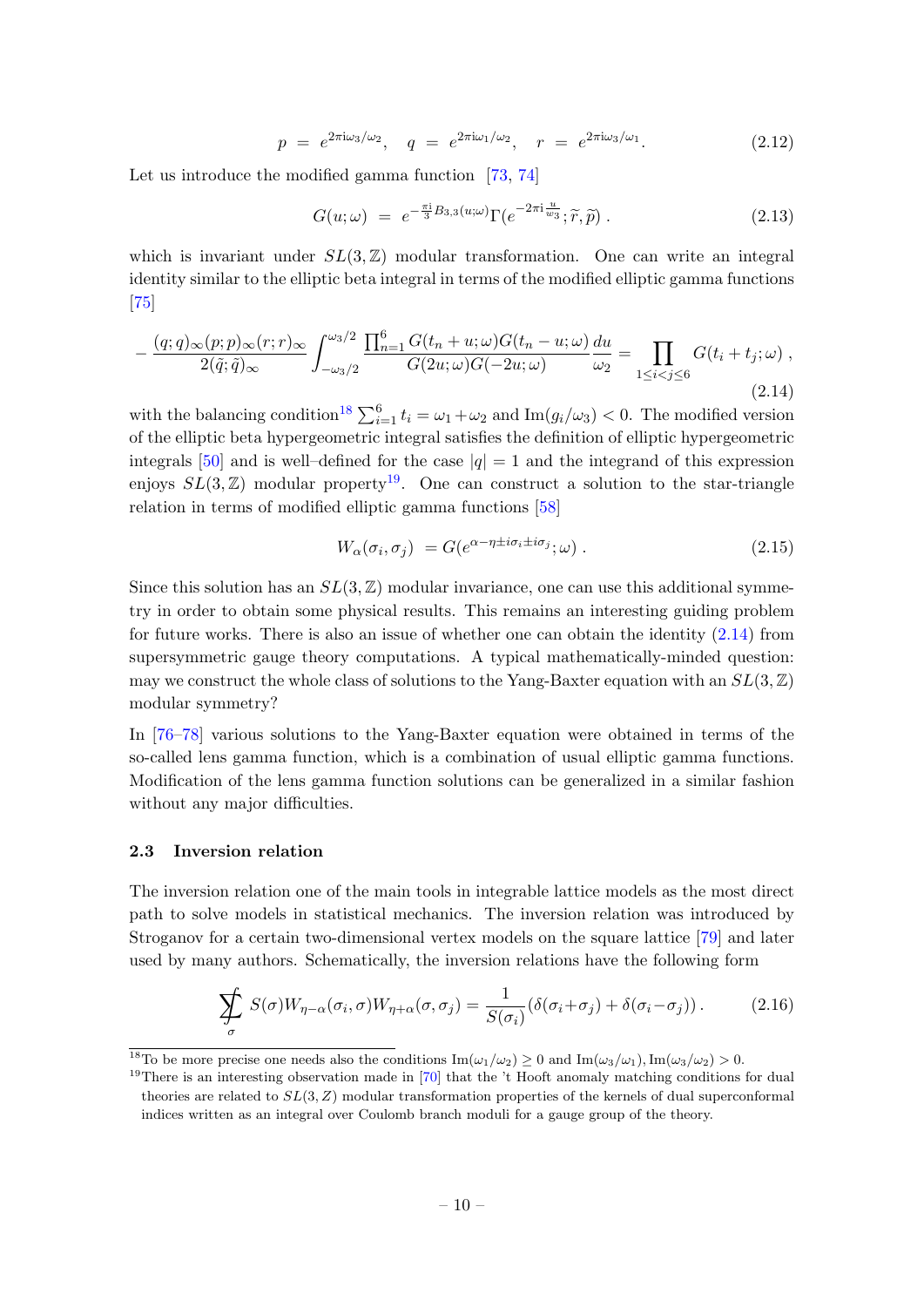From the supersymmetric gauge theory side, the inversion relation corresponds to the chiral symmetry-breaking phenomenon for the partition function. The inversion relation also holds for some models which are not integrable (in terms of the Yang-Baxter equation), such as the Ising model in a magnetic field, the non-critical  $q$ -Potts model, etc. It would be interesting to understand the implications of this fact in the context of supersymmetric quiver gauge theories.

# <span id="page-11-0"></span>2.4 Painleve equation

One compelling direction seems to be the establishment of further connections to the Painleve equations. It is possible to introduce  $\tau$ -functions in the theory of Painleve systems. The main goal of using them is that one can lift a representation of the affine Weyl groups on the level of the  $\tau$ -functions. As a result, one obtains various bilinear equations of Hirota type which are satisfied by these  $\tau$ -functions.

There are some methods to obtain hypergeometric solutions for Painleve systems with large symmetries. In [\[80,](#page-16-11) [81\]](#page-16-12)  $\tau$ -functions description is given for the elliptic Painleve equation of type  $E_8^{(1)}$  $S_8^{(1)}$ . The *q*-Painleve equation with affine Weyl group symmetry of type  $E_8^{(1)}$  $v_8^{(1)}$  can be regarded as a limiting case of the elliptic one. In [\[82,](#page-16-13) [83\]](#page-17-0) Masuda has proposed a method of constructing hypergeometric  $\tau$ -functions which are consistent with the action of the affine Weyl groups. One can use solutions of the star-triangle relation found in [\[63,](#page-15-16) [64,](#page-16-14) [84\]](#page-17-1) in order to construct new hypergeometric solutions of the  $q$ -Painleve system with a certain Weyl group symmetry.

It is known that discrete Painleve equations are integrable, see, e.g. [\[85\]](#page-17-2). Since the taufunctions for a certain discrete Painleve equation can be obtained from the star-triangle relation which defines the quantum integrability, there might be some relation between classical and quantum integrability.

## <span id="page-11-1"></span>3 Concluding remarks

The main focus of this short review is the recent developments in the study of integrable lattice models of statistical mechanics, mostly focused on aspects of research in which the author is involved. Instead of presenting some rigorous results, we concentrate on some mathematical issues which arise in the study of lattice models.

Despite considerable progress, there are several important subjects connected with topics in this review that need further development. The realization of the gauge/YBE program is not finished and completely understood yet and still there remain many open questions.

In this paper, we review integrable Ising-like square lattice models which have the property that the Boltzmann weights of the model depend only on the differences of the spin variables and rapidity variables. It would be interesting to obtain a model without such symmetries via the gauge/YBE correspondence.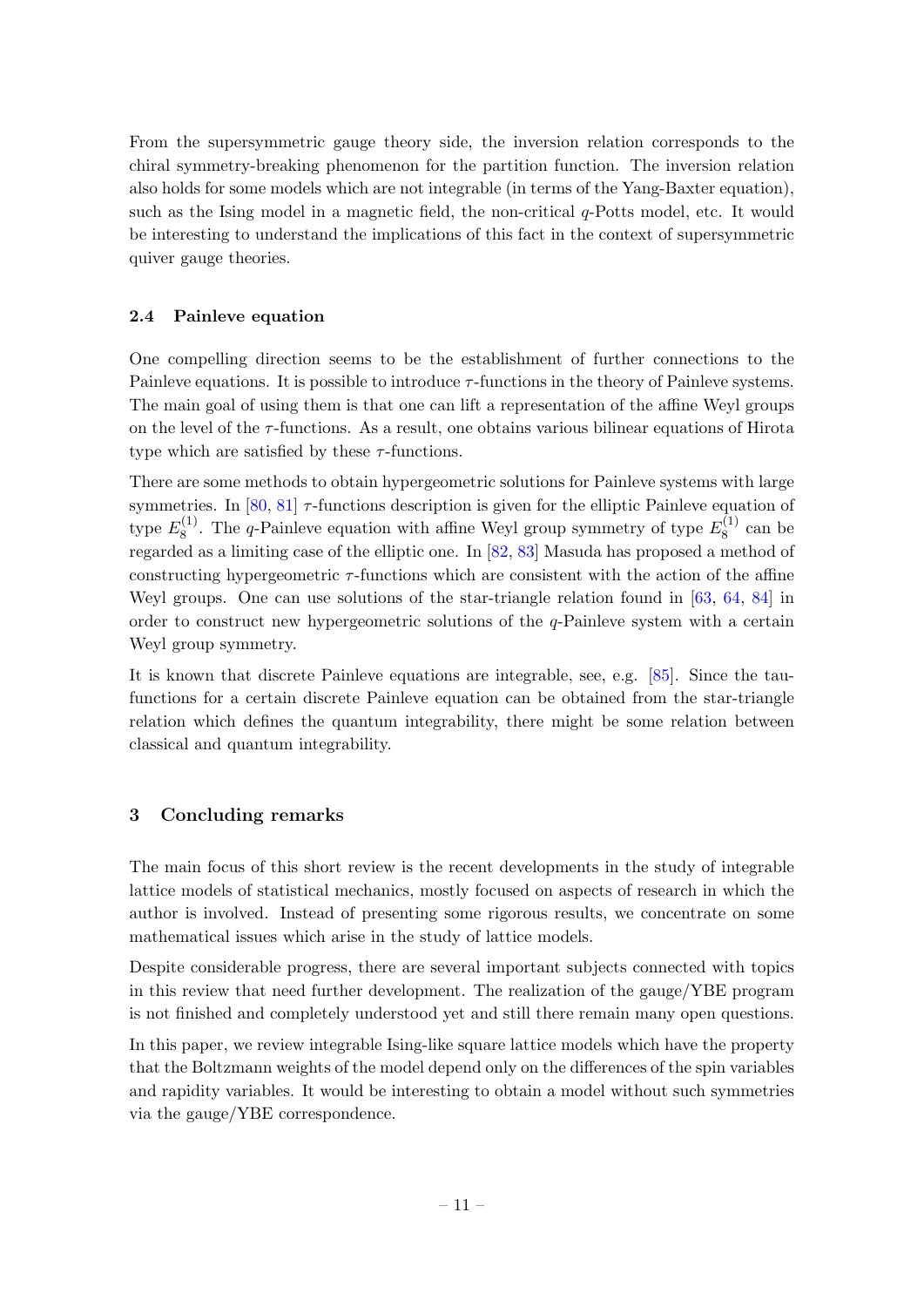The main problem in statistical mechanics is to compute the partition function. Here we only discuss the integrability condition, namely if it is possible or not to calculate the partition function exactly, i.e. without any approximation. There are some techniques to compute the partition function for  $N \to \infty$ , i.e., in the thermodynamic limit. For instance, in [\[86\]](#page-17-3) the authors consider three-dimensional  $\mathcal{N} = 4$  QED<sup>[20](#page-0-0)</sup> with  $U(1)$  gauge group and with massive N hypermultiplets on  $S^3$  and compute the supersymmetric partition function in  $N \to \infty$ . In [\[23\]](#page-13-12) the authors computed the partition function for  $\mathcal{N} = 1$  theory with  $SU(N)$  gauge group<sup>[21](#page-0-0)</sup>. It would be interesting to extend these computations to integrable models of statistical mechanics.

## Acknowledgements

The paper is based on talks given at the Department of Theoretical Physics, Steklov Mathematical Institute (Moscow, Russia), and at the Department of Mathematics, Izmir Institute of Technology (Izmir, Turkey). The work is originated from stimulating discussions with Deniz Bozkurt, Ege Eren, Mustafa Mullahasanoglu, and Shahriyar Jafarzade on the role of symmetries in lattice spin models, I thank them for their interest and suggestions. I learned much of the subject discussed here, in conversations with Vyacheslav Spiridonov, Hjalmar Rosengren, and Andrew Kels, I would like to thank them. The research on this project has received funding from the European Research Council (ERC) under the European Union's Horizon 2020 research and innovation program (QUASIFT grant agreement 677368) during the visit of the author to the Institut des Hautes Etudes Scientifiques (IHES), where some parts of this work were done. The work is partially supported by the Bogazici University Research Fund under grant number 20B03SUP3 and TUBITAK grant 220N106.

## References

- <span id="page-12-0"></span>1. R. J. Baxter, Exactly solved models in statistical mechanics. Courier Corporation, 2007.
- <span id="page-12-1"></span>2. L. A. Takhtajan and L. D. Faddeev, "The Quantum method of the inverse problem and the Heisenberg XYZ model," Russ. Math. Surveys 34 (1979) 11–68. [Usp. Mat. Nauk34,13(1979)].
- 3. R. Baxter, "The yang-baxter equations and the zamolodchikov model," Physica D: Nonlinear Phenomena 18 no. 1-3, (1986) 321–347.
- 4. M. Jimbo, "Introduction to the Yang-Baxter Equation," Int. J. Mod. Phys. A4 [\(1989\)](http://dx.doi.org/10.1142/S0217751X89001503) [3759–3777.](http://dx.doi.org/10.1142/S0217751X89001503)
- <span id="page-12-2"></span>5. M. Jimbo, "Yang-Baxter equation in integrable systems," Adv. Ser. Math. Phys. 10 (1989) 1–715.
- <span id="page-12-3"></span>6. M. T. Batchelor and A. Foerster, "Yang–Baxter integrable models in experiments: from condensed matter to ultracold atoms," J. Phys. A49 [no. 17, \(2016\) 173001,](http://dx.doi.org/10.1088/1751-8113/49/17/173001) [arXiv:1510.05810 \[cond-mat.stat-mech\]](http://arxiv.org/abs/1510.05810).

<sup>&</sup>lt;sup>20</sup>This theory is dual to  $A_{N-1}$  (theory with  $U(1)^{2N-1}$  gauge theory) quiver gauge theory [\[87](#page-17-4)[–89\]](#page-17-5).

 $^{21}$ By using their result in [\[90\]](#page-17-6) there was found some relation to the cyclotomic polynomials. The cyclotomic polynomials also appear in the context of integrable models of statistical mechanics [\[91,](#page-17-7) [92\]](#page-17-8).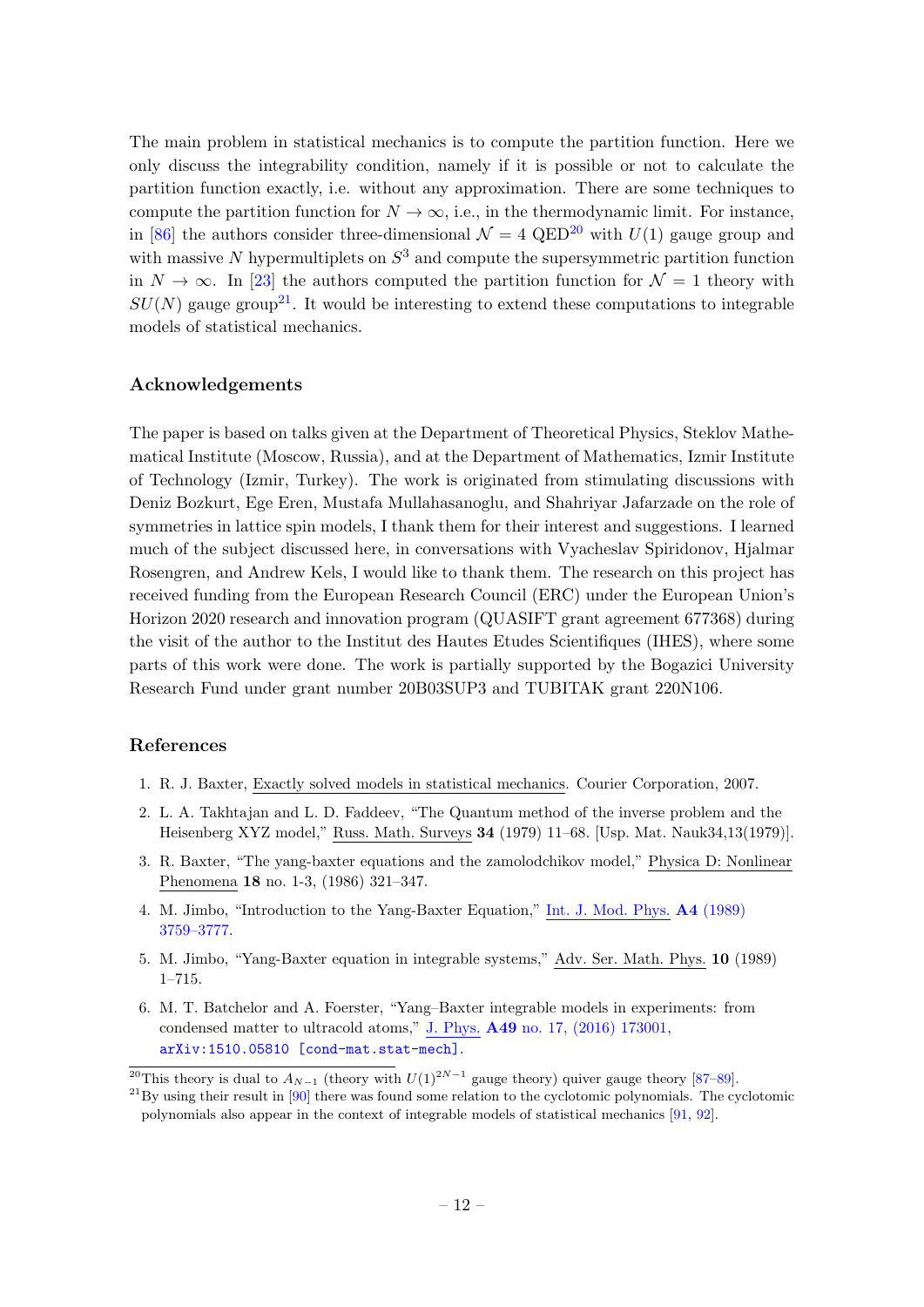- <span id="page-13-2"></span>7. F. A. Vind, A. Foerster, I. S. Oliveira, R. S. Sarthour, D. O. Soares-Pinto, A. M. Souza, and I. Roditi, "Experimental realization of the Yang-Baxter Equation via NMR interferometry," Sci. Rep. 6 [\(2016\) 20789,](http://dx.doi.org/10.1038/srep20789) [arXiv:1602.05651 \[quant-ph\]](http://arxiv.org/abs/1602.05651).
- <span id="page-13-0"></span>8. R. Baxter, "Some comments on developments in exact solutions in statistical mechanics since 1944," Journal of Statistical Mechanics: Theory and Experiment 2010 no. 11, (2010) P11037.
- 9. R. J. Baxter, "A rapidity-independent parameter in the star-triangle relation," in MathPhys Odyssey, 2001, vol. 23 of Prog. Math. Phys., pp. 49–63. Birkhäuser Boston, Boston, MA, 2002.
- <span id="page-13-1"></span>10. V. V. Bazhanov, A. P. Kels, and S. M. Sergeev, "Quasi-classical expansion of the star-triangle relation and integrable systems on quad-graphs," J. Phys. A49 [no. 46, \(2016\) 464001,](http://dx.doi.org/10.1088/1751-8113/49/46/464001) [arXiv:1602.07076 \[math-ph\]](http://arxiv.org/abs/1602.07076).
- <span id="page-13-3"></span>11. I. Gahramanov and S. Jafarzade, "Integrable lattice spin models from supersymmetric dualities," Phys. Part. Nucl. Lett. 15 [no. 6, \(2018\) 650–667,](http://dx.doi.org/10.1134/S1547477118060079) [arXiv:1712.09651 \[math-ph\]](http://arxiv.org/abs/1712.09651).
- <span id="page-13-8"></span>12. P. Lochak and J. M. Maillard, "Necessary versus sufficient conditions for exact solubility of statistical models on lattices," Journal of [Mathematical](http://dx.doi.org/10.1063/1.527401) Physics 27 (1986) 593.
- <span id="page-13-4"></span>13. R. J. Baxter, "Star-triangle and star-star relations in statistical mechanics," Int. J. [Mod.](http://dx.doi.org/10.1142/S0217979297000058) Phys. B11 [\(1997\) 27–37.](http://dx.doi.org/10.1142/S0217979297000058)
- <span id="page-13-5"></span>14. V. Pestun, "Localization of gauge theory on a four-sphere and supersymmetric Wilson loops," Commun. Math. Phys. 313 [\(2012\) 71–129,](http://dx.doi.org/10.1007/s00220-012-1485-0) [arXiv:0712.2824 \[hep-th\]](http://arxiv.org/abs/0712.2824).
- <span id="page-13-6"></span>15. K. Hosomichi, "The localization principle in SUSY gauge theories," PTEP 2015 [no. 11,](http://dx.doi.org/10.1093/ptep/ptv033) [\(2015\) 11B101,](http://dx.doi.org/10.1093/ptep/ptv033) [arXiv:1502.04543 \[hep-th\]](http://arxiv.org/abs/1502.04543).
- 16. S. Cremonesi, "An Introduction to Localisation and Supersymmetry in Curved Space," [PoS](http://dx.doi.org/10.22323/1.201.0002) [Modave2013](http://dx.doi.org/10.22323/1.201.0002) (2013) 002.
- 17. V. Pestun and M. Zabzine, "Introduction to localization in quantum field theory," J. [Phys.](http://dx.doi.org/10.1088/1751-8121/aa5704) A50 [no. 44, \(2017\) 443001,](http://dx.doi.org/10.1088/1751-8121/aa5704) [arXiv:1608.02953 \[hep-th\]](http://arxiv.org/abs/1608.02953).
- <span id="page-13-7"></span>18. V. Pestun et al., "Localization techniques in quantum field theories," J. Phys. A50 [no. 44,](http://dx.doi.org/10.1088/1751-8121/aa63c1) [\(2017\) 440301,](http://dx.doi.org/10.1088/1751-8121/aa63c1) [arXiv:1608.02952 \[hep-th\]](http://arxiv.org/abs/1608.02952).
- <span id="page-13-9"></span>19. E. Witten, "Constraints on Supersymmetry Breaking," Nucl. Phys. B202 [\(1982\) 253.](http://dx.doi.org/10.1016/0550-3213(82)90071-2)
- <span id="page-13-10"></span>20. J. Kinney, J. M. Maldacena, S. Minwalla, and S. Raju, "An Index for 4 dimensional super conformal theories," Commun. Math. Phys. 275 [\(2007\) 209–254,](http://dx.doi.org/10.1007/s00220-007-0258-7) [arXiv:hep-th/0510251](http://arxiv.org/abs/hep-th/0510251) [\[hep-th\]](http://arxiv.org/abs/hep-th/0510251).
- <span id="page-13-13"></span>21. C. Romelsberger, "Counting chiral primaries in  $N = 1$ ,  $d=4$  superconformal field theories," Nucl. Phys. B747 [\(2006\) 329–353,](http://dx.doi.org/10.1016/j.nuclphysb.2006.03.037) [arXiv:hep-th/0510060 \[hep-th\]](http://arxiv.org/abs/hep-th/0510060).
- <span id="page-13-11"></span>22. C. Romelsberger, "Calculating the Superconformal Index and Seiberg Duality," [arXiv:0707.3702 \[hep-th\]](http://arxiv.org/abs/0707.3702).
- <span id="page-13-12"></span>23. F. A. Dolan and H. Osborn, "Applications of the Superconformal Index for Protected Operators and q-Hypergeometric Identities to N=1 Dual Theories," Nucl. Phys. B818 [\(2009\)](http://dx.doi.org/10.1016/j.nuclphysb.2009.01.028) [137–178,](http://dx.doi.org/10.1016/j.nuclphysb.2009.01.028) [arXiv:0801.4947 \[hep-th\]](http://arxiv.org/abs/0801.4947).
- 24. V. P. Spiridonov and G. S. Vartanov, "Elliptic Hypergeometry of Supersymmetric Dualities," Commun. Math. Phys. 304 [\(2011\) 797–874,](http://dx.doi.org/10.1007/s00220-011-1218-9) [arXiv:0910.5944 \[hep-th\]](http://arxiv.org/abs/0910.5944).
- 25. F. A. H. Dolan, V. P. Spiridonov, and G. S. Vartanov, "From 4d superconformal indices to 3d partition functions," Phys. Lett. B704 [\(2011\) 234–241,](http://dx.doi.org/10.1016/j.physletb.2011.09.007) [arXiv:1104.1787 \[hep-th\]](http://arxiv.org/abs/1104.1787).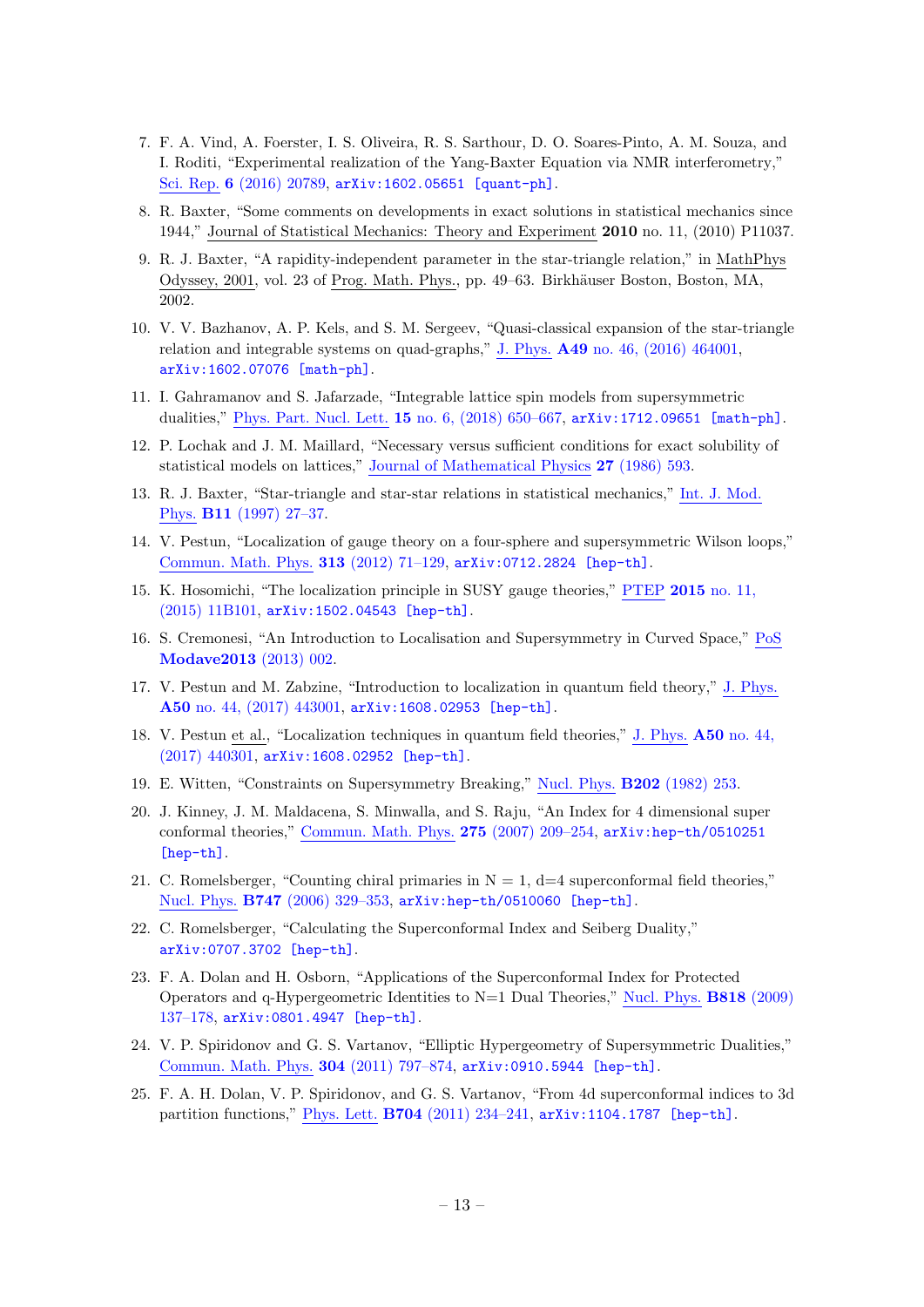- 26. V. P. Spiridonov and G. S. Vartanov, "Elliptic hypergeometry of supersymmetric dualities II. Orthogonal groups, knots, and vortices," Commun. Math. Phys. 325 [\(2014\) 421–486,](http://dx.doi.org/10.1007/s00220-013-1861-4) [arXiv:1107.5788 \[hep-th\]](http://arxiv.org/abs/1107.5788).
- 27. I. B. Gahramanov and G. S. Vartanov, ["Superconformal indices and partition functions for](http://dx.doi.org/10.1142/9789814449243_0076) [supersymmetric field theories,"](http://dx.doi.org/10.1142/9789814449243_0076) in XVIIth Intern. Cong. Math. Phys. 695-703 (2013). 2013. [arXiv:1310.8507 \[hep-th\]](http://arxiv.org/abs/1310.8507).
- <span id="page-14-6"></span>28. I. Gahramanov, "Mathematical structures behind supersymmetric dualities," [Archivum](http://dx.doi.org/10.5817/AM2015-5-273) Math. 51 [\(2015\) 5,](http://dx.doi.org/10.5817/AM2015-5-273) [arXiv:1505.05656 \[math-ph\]](http://arxiv.org/abs/1505.05656).
- <span id="page-14-8"></span>29. I. Gahramanov and H. Rosengren, "Basic hypergeometry of supersymmetric dualities," [Nucl.](http://dx.doi.org/10.1016/j.nuclphysb.2016.10.004) Phys. B913 [\(2016\) 747–768,](http://dx.doi.org/10.1016/j.nuclphysb.2016.10.004) [arXiv:1606.08185 \[hep-th\]](http://arxiv.org/abs/1606.08185).
- 30. I. Gahramanov and H. Rosengren, "Integral pentagon relations for 3d superconformal indices," [arXiv:1412.2926 \[hep-th\]](http://arxiv.org/abs/1412.2926). [Proc. Symp. Pure Math.93,165(2016)].
- 31. H. Rosengren, "Rahman's biorthogonal functions and superconformal indices," [arXiv:1612.05051 \[math.CA\]](http://arxiv.org/abs/1612.05051).
- 32. D. N. Bozkurt and I. Gahramanov, "Pentagon identities arising in supersymmetric gauge theory computations," Teor. Mat. Fiz. 198 [no. 2, \(2019\) 215–224,](http://dx.doi.org/10.1134/S0040577919020028) [arXiv:1803.00855](http://arxiv.org/abs/1803.00855) [\[math-ph\]](http://arxiv.org/abs/1803.00855). [Theor. Math. Phys.198,no.2,189(2019)].
- 33. E. Eren, I. Gahramanov, S. Jafarzade, and G. Mogol, "Gamma function solutions to the star-triangle equation," Nucl. Phys. B 963 [\(2021\) 115283,](http://dx.doi.org/10.1016/j.nuclphysb.2020.115283) [arXiv:1912.12271 \[math-ph\]](http://arxiv.org/abs/1912.12271).
- <span id="page-14-7"></span>34. V. P. Spiridonov, "Superconformal Indices, Seiberg Dualities and Special Functions," [Phys.](http://dx.doi.org/10.1134/S1063779620040681) Part. Nucl. 51 no. 4, (2020) 508-513, [arXiv:1912.11514 \[hep-th\]](http://arxiv.org/abs/1912.11514).
- 35. D. N. Bozkurt, I. Gahramanov, and M. Mullahasanoglu, "Lens partition function, pentagon identity, and star-triangle relation," Phys. Rev. D 103 [no. 12, \(2021\) 126013,](http://dx.doi.org/10.1103/PhysRevD.103.126013) [arXiv:2009.14198 \[hep-th\]](http://arxiv.org/abs/2009.14198).
- 36. E. Catak, I. Gahramanov, and M. Mullahasanoglu, "Hyperbolic and trigonometric hypergeometric solutions to the star-star equation," [arXiv:2107.06880 \[hep-th\]](http://arxiv.org/abs/2107.06880).
- <span id="page-14-0"></span>37. I. Gahramanov and O. E. Kaluc, "Bailey pairs for the q-hypergeometric integral pentagon identity," [arXiv:2111.14793 \[math-ph\]](http://arxiv.org/abs/2111.14793).
- <span id="page-14-1"></span>38. M. Yamazaki, "Integrability as Duality: the Gauge/YBE Correspondence," [arXiv:1808.04374 \[hep-th\]](http://arxiv.org/abs/1808.04374).
- <span id="page-14-2"></span>39. S. N. M. Ruijsenaars, "First order analytic difference equations and integrable quantum systems," J. Math. Phys. 38 [no. 2, \(1997\) 1069–1146.](http://dx.doi.org/10.1063/1.531809)
- <span id="page-14-3"></span>40. G. Felder and A. Varchenko, "The elliptic gamma function and  $SL(3, Z) \ltimes Z^3$ ," Advances in Mathematics 156 no. 1, (2000) 44-76,  $arXiv:math/9907061$ .
- <span id="page-14-4"></span>41. G. Felder and A. Varchenko, "Special functions, conformal blocks, Bethe ansatz, and SL(3,Z)," Phil. Trans. Roy. Soc. Lond. A359 [\(2001\) 1365–1374,](http://dx.doi.org/10.1098/rsta.2001.0839) [arXiv:math/0101136](http://arxiv.org/abs/math/0101136) [\[math-qa\]](http://arxiv.org/abs/math/0101136).
- <span id="page-14-5"></span>42. G. Gasper, "q-extensions of barnes', cauchy's, and euler's beta integrals," in Topics in Mathematical Analysis: A Volume Dedicated to the Memory of AL Cauchy, pp. 294–314. World Scientific, 1989.
- 43. R. Askey and R. Roy, "More q-beta integrals," The Rocky Mountain Journal of Mathematics (1986) 365–372.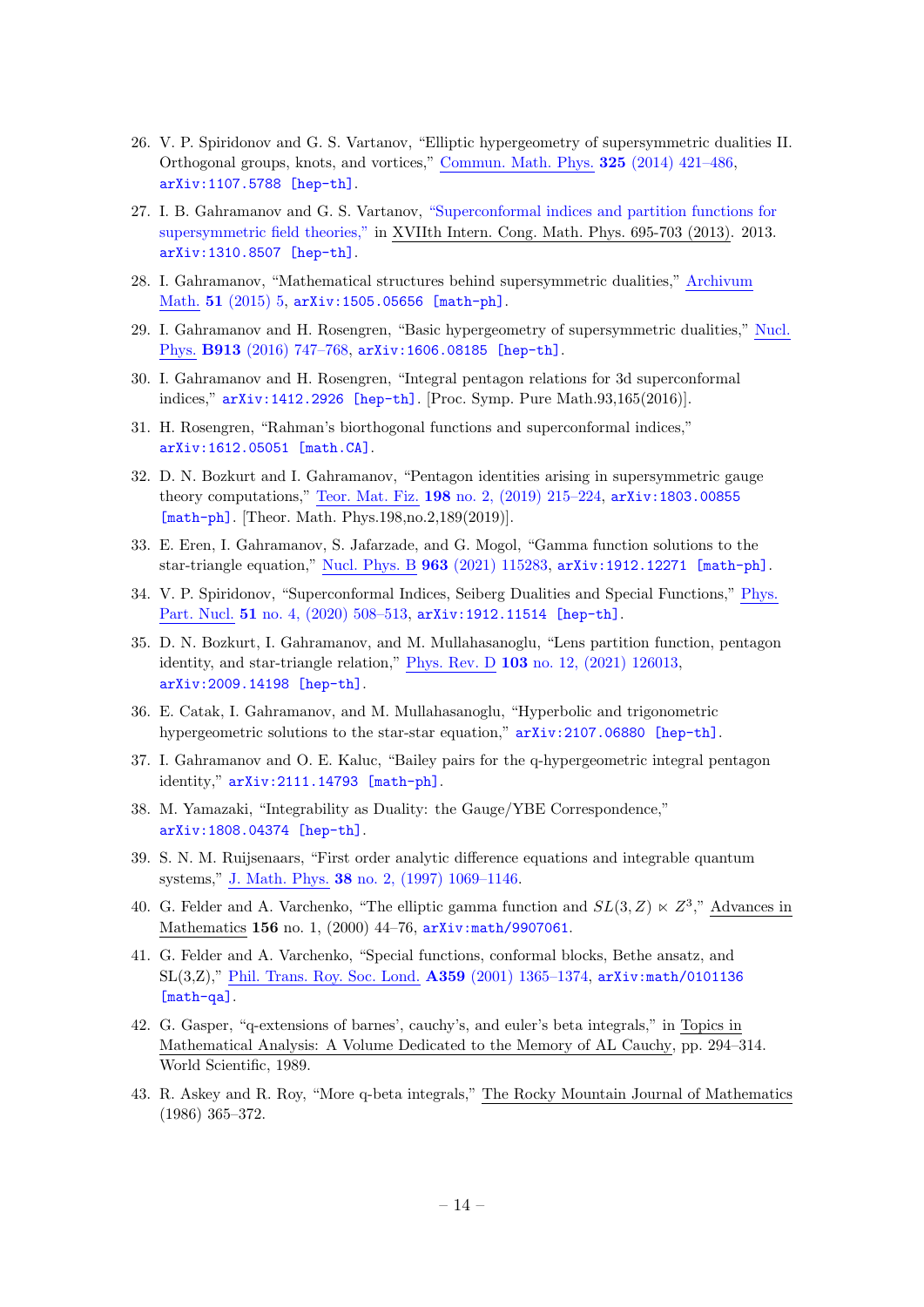- <span id="page-15-1"></span>44. Y. A. Neretin, "Matrix beta-integrals: an overview," in Geometric Methods in Physics, pp. 257–272. Springer, 2015.
- <span id="page-15-0"></span>45. V. P. Spiridonov, "On the elliptic beta function," Russian Mathematical Surveys 56 no. 1, (2001) 185.
- <span id="page-15-2"></span>46. I. B. Frenkel and V. G. Turaev, "Elliptic solutions of the yang-baxter equation and modular hypergeometric functions," in The Arnold-Gelfand Mathematical Seminars, pp. 171–204, Springer. 1997.
- <span id="page-15-3"></span>47. L. C. Biedenharn, J. D. Louck, and P. A. Carruthers, Angular momentum in quantum physics: theory and application, vol. 8. Addison-Wesley Reading, MA, 1981.
- <span id="page-15-4"></span>48. V. P. Spiridonov, "Elliptic hypergeometric terms," Semin. Congr. 23 (2011) 385–405, [arXiv:1003.4491 \[math.CA\]](http://arxiv.org/abs/1003.4491).
- <span id="page-15-5"></span>49. V. P. Spiridonov, "Elliptic hypergeometric functions," other thesis, 10, 2016.
- <span id="page-15-6"></span>50. V. P. Spiridonov, "Essays on the theory of elliptic hypergeometric functions," Russ. [Math.](http://dx.doi.org/10.1070/RM2008v063n03ABEH004533) Surv. 63 [no. 3, \(2008\) 405,](http://dx.doi.org/10.1070/RM2008v063n03ABEH004533) [arXiv:0805.3135 \[math.CA\]](http://arxiv.org/abs/0805.3135).
- 51. V. P. Spiridonov, "Aspects of elliptic hypergeometric functions," in RMS-Lecture Notes Series, no. 20 (2013), 347-361. [arXiv:1307.2876 \[math.CA\]](http://arxiv.org/abs/1307.2876).
- 52. H. Rosengren, "Elliptic Hypergeometric Functions," 2016. [arXiv:1608.06161 \[math.MP\]](http://arxiv.org/abs/1608.06161).
- 53. H. Rosengren and S. O. Warnaar, "Elliptic hypergeometric functions associated with root systems," [arXiv:1704.08406 \[math.CA\]](http://arxiv.org/abs/1704.08406).
- <span id="page-15-7"></span>54. V. P. Spiridonov, ["Introduction to the theory of elliptic hypergeometric integrals,"](http://dx.doi.org/10.1007/978-3-030-42400-8) 12, 2019. [arXiv:1912.12971 \[math.CA\]](http://arxiv.org/abs/1912.12971).
- <span id="page-15-8"></span>55. N. Seiberg, "Electric - magnetic duality in supersymmetric nonAbelian gauge theories," [Nucl.](http://dx.doi.org/10.1016/0550-3213(94)00023-8) Phys. B435 [\(1995\) 129–146,](http://dx.doi.org/10.1016/0550-3213(94)00023-8) [arXiv:hep-th/9411149 \[hep-th\]](http://arxiv.org/abs/hep-th/9411149).
- <span id="page-15-9"></span>56. I. Gahramanov, Superconformal indices, dualities and integrability. PhD thesis, Humboldt U., Berlin, Inst. Math., 2016. <http://edoc.hu-berlin.de/docviews/abstract.php?id=42775>.
- <span id="page-15-10"></span>57. V. V. Bazhanov and S. M. Sergeev, "A Master solution of the quantum Yang-Baxter equation and classical discrete integrable equations," Adv. Theor. Math. Phys. 16 [\(2012\) 65–95,](http://dx.doi.org/10.4310/ATMP.2012.v16.n1.a3) [arXiv:1006.0651 \[math-ph\]](http://arxiv.org/abs/1006.0651).
- <span id="page-15-11"></span>58. V. P. Spiridonov, "Elliptic beta integrals and solvable models of statistical mechanics," Contemp. Math. 563 (2012) 181–211, [arXiv:1011.3798 \[hep-th\]](http://arxiv.org/abs/1011.3798).
- <span id="page-15-12"></span>59. M. Yamazaki, "New Integrable Models from the Gauge/YBE Correspondence," J. [Statist.](http://dx.doi.org/10.1007/s10955-013-0884-8) Phys. 154 [\(2014\) 895,](http://dx.doi.org/10.1007/s10955-013-0884-8) [arXiv:1307.1128 \[hep-th\]](http://arxiv.org/abs/1307.1128).
- <span id="page-15-13"></span>60. V. V. Bazhanov and S. M. Sergeev, "Elliptic gamma-function and multi-spin solutions of the Yang-Baxter equation," Nucl. Phys. B856 [\(2012\) 475–496,](http://dx.doi.org/10.1016/j.nuclphysb.2011.10.032) [arXiv:1106.5874 \[math-ph\]](http://arxiv.org/abs/1106.5874).
- <span id="page-15-14"></span>61. T. Dimofte and D. Gaiotto, "An E7 Surprise," JHEP 10 [\(2012\) 129,](http://dx.doi.org/10.1007/JHEP10(2012)129) [arXiv:1209.1404](http://arxiv.org/abs/1209.1404) [\[hep-th\]](http://arxiv.org/abs/1209.1404).
- <span id="page-15-15"></span>62. I. Gahramanov and G. Vartanov, "Extended global symmetries for  $4D N = 1$  SQCD theories," J. Phys. A46 [\(2013\) 285403,](http://dx.doi.org/10.1088/1751-8113/46/28/285403) [arXiv:1303.1443 \[hep-th\]](http://arxiv.org/abs/1303.1443).
- <span id="page-15-16"></span>63. I. Gahramanov and V. P. Spiridonov, "The star-triangle relation and 3d superconformal indices," JHEP 08 [\(2015\) 040,](http://dx.doi.org/10.1007/JHEP08(2015)040) [arXiv:1505.00765 \[hep-th\]](http://arxiv.org/abs/1505.00765).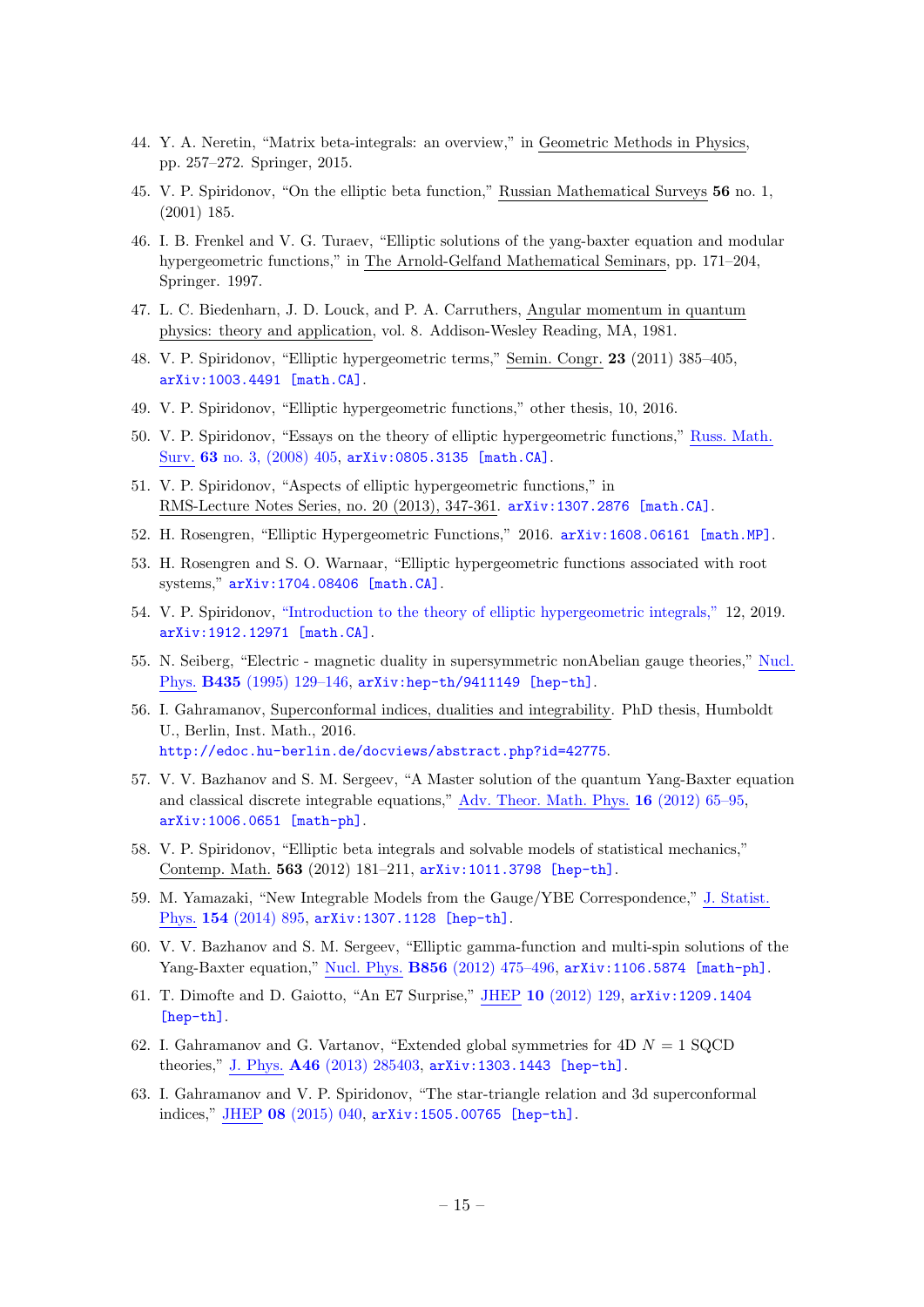- <span id="page-16-14"></span>64. I. Gahramanov and A. P. Kels, "The star-triangle relation, lens partition function, and hypergeometric sum/integrals," JHEP 02 [\(2017\) 040,](http://dx.doi.org/10.1007/JHEP02(2017)040) [arXiv:1610.09229 \[math-ph\]](http://arxiv.org/abs/1610.09229).
- <span id="page-16-0"></span>65. A. Amariti and L. Cassia, " $\text{USp}(2N_c)$  SQCD<sub>3</sub> with antisymmetric: dualities and symmetry enhancements," JHEP 02 [\(2019\) 013,](http://dx.doi.org/10.1007/JHEP02(2019)013) [arXiv:1809.03796 \[hep-th\]](http://arxiv.org/abs/1809.03796).
- <span id="page-16-1"></span>66. S.-K. Yang, "Modular Invariant Partition Function of the Ashkin-teller Model on the Critical Line and  $N = 2$  Superconformal Invariance," Nucl. Phys. **B285** [\(1987\) 183.](http://dx.doi.org/10.1016/0550-3213(87)90334-8)
- 67. P. Di Francesco, "Integrable lattice models, graphs and modular invariant conformal field theories," Int. J. Mod. Phys. A7 [\(1992\) 407–500.](http://dx.doi.org/10.1142/S0217751X92000223)
- 68. P. Di Francesco and J. B. Zuber, " $SU(N)$  Lattice Integrable Models Associated With Graphs," Nucl. Phys. B338 [\(1990\) 602–646.](http://dx.doi.org/10.1016/0550-3213(90)90645-T)
- <span id="page-16-2"></span>69. E. Ercolessi, S. Evangelisti, F. Franchini, and F. Ravanini, "Modular invariance in the gapped  $XYZ$  spin- $\frac{1}{2}$  chain," <u>Phys. Rev.</u> B88 [no. 10, \(2013\) 104418,](http://dx.doi.org/10.1103/PhysRevB.88.104418) [arXiv:1301.6758](http://arxiv.org/abs/1301.6758) [\[cond-mat.str-el\]](http://arxiv.org/abs/1301.6758).
- <span id="page-16-3"></span>70. V. P. Spiridonov and G. S. Vartanov, "Elliptic hypergeometric integrals and 't Hooft anomaly matching conditions," JHEP 06 [\(2012\) 016,](http://dx.doi.org/10.1007/JHEP06(2012)016) [arXiv:1203.5677 \[hep-th\]](http://arxiv.org/abs/1203.5677).
- 71. F. Brünner, D. Regalado, and V. P. Spiridonov, "Supersymmetric Casimir energy and  $SL(3, \mathbb{Z})$  transformations," JHEP 07 [\(2017\) 041,](http://dx.doi.org/10.1007/JHEP07(2017)041)  $arXiv:1611.03831$  [hep-th].
- <span id="page-16-4"></span>72. A. Gadde, "Modularity of supersymmetric partition functions," [arXiv:2004.13490](http://arxiv.org/abs/2004.13490) [\[hep-th\]](http://arxiv.org/abs/2004.13490).
- <span id="page-16-5"></span>73. V. P. Spiridonov, "Theta hypergeometric series," Proc. NATO ASI Asymptotic Combinatorics with Applications to Mathematical Physics (St. Petersburg, July 9-22, 2001), Kluwer, Dordrecht, (2002) 307–327, [arXiv:math/0303204](http://arxiv.org/abs/math/0303204).
- <span id="page-16-6"></span>74. V. P. Spiridonov, "Modified elliptic gamma functions and 6d superconformal indices," [Lett.Math.Phys.](http://dx.doi.org/10.1007/s11005-013-0678-6) 104 (2014) 397–414, [arXiv:1211.2703 \[hep-th\]](http://arxiv.org/abs/1211.2703).
- <span id="page-16-7"></span>75. J. Van Diejen and V. Spiridonov, "Unit circle elliptic beta integrals," The Ramanujan Journal 10 no. 2, (2005) 187–204.
- <span id="page-16-8"></span>76. M. Yamazaki, "Quivers, YBE and 3-manifolds," JHEP 05 [\(2012\) 147,](http://dx.doi.org/10.1007/JHEP05(2012)147) [arXiv:1203.5784](http://arxiv.org/abs/1203.5784) [\[hep-th\]](http://arxiv.org/abs/1203.5784).
- 77. A. P. Kels, "New solutions of the star-triangle relation with discrete and continuous spin variables," J. Phys. A48 [\(2015\) 435201,](http://dx.doi.org/10.1088/1751-8113/48/43/435201) [arXiv:1504.07074 \[math-ph\]](http://arxiv.org/abs/1504.07074).
- <span id="page-16-9"></span>78. A. P. Kels and M. Yamazaki, "Lens elliptic gamma function solution of the Yang-Baxter equation at roots of unity," [arXiv:1709.07148 \[math-ph\]](http://arxiv.org/abs/1709.07148).
- <span id="page-16-10"></span>79. Yu. G. Stroganov, "A new calculation method for partition functions in some lattice models," Phys. Lett. A74 [\(1979\) 116–118.](http://dx.doi.org/10.1016/0375-9601(79)90601-7)
- <span id="page-16-11"></span>80. K. Kajiwara, M. Noumi, and Y. Yamada, "Geometric Aspects of Painleve Equations," Journal of Physics A: Mathematical and Theoretical 50 no. 7, (2017) 073001, [arXiv:1509.08186](http://arxiv.org/abs/1509.08186).
- <span id="page-16-12"></span>81. M. Noumi, "Remarks on tau-functions for the difference Painleve equations of type  $E_8$ ," [arXiv:1604.06869](http://arxiv.org/abs/1604.06869).
- <span id="page-16-13"></span>82. T. Masuda, "Hypergeometric  $\tau$ -Functions of the q-Painlevé System of Type  $E_7^{(1)}$ ,"  $\overline{\text{SIGMA}}$  $\overline{\text{SIGMA}}$  $\overline{\text{SIGMA}}$  5 [\(Mar., 2009\) 035,](http://dx.doi.org/10.3842/SIGMA.2009.035) [arXiv:0903.4102 \[nlin.SI\]](http://arxiv.org/abs/0903.4102).